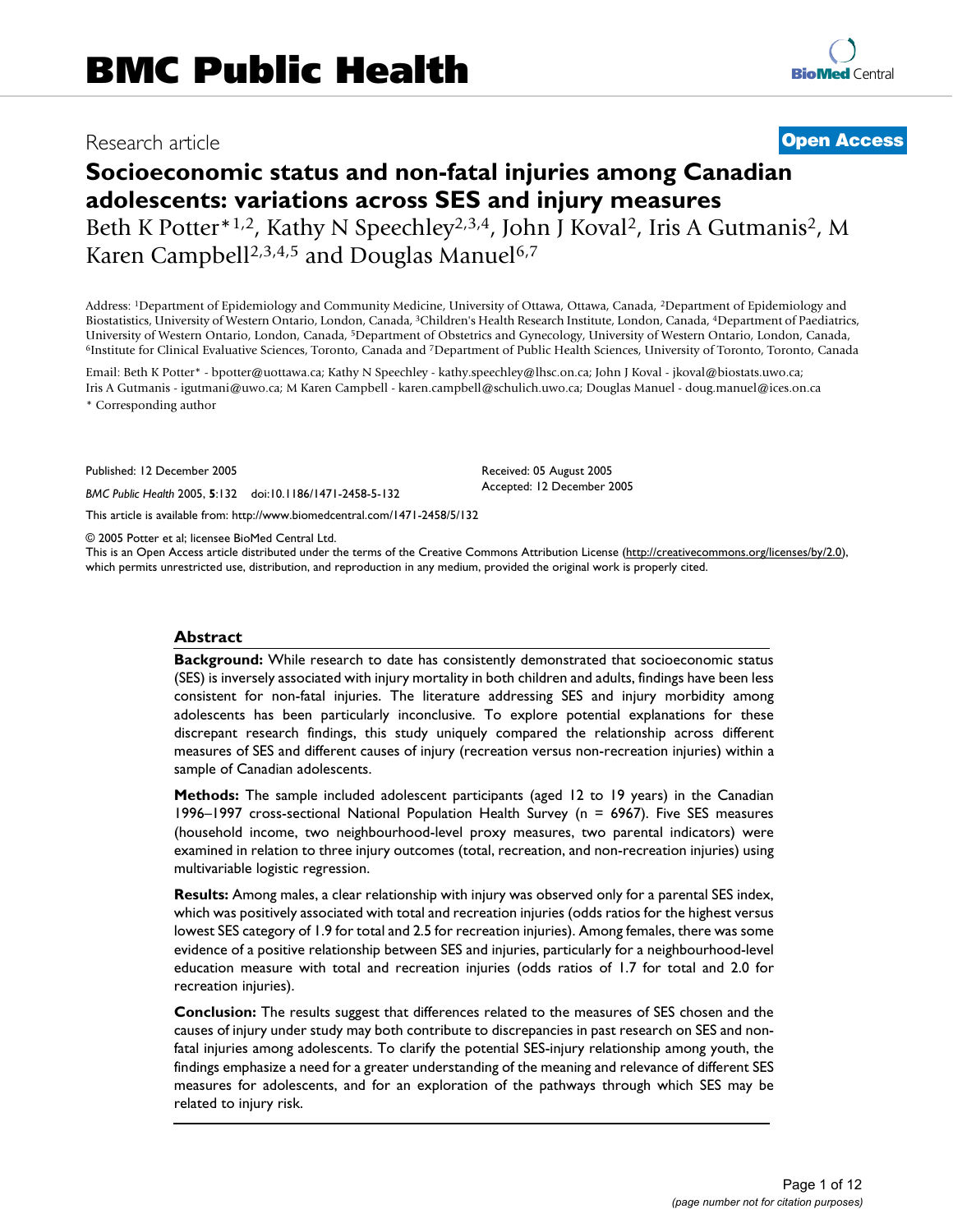# **Background**

An inverse socioeconomic gradient has been documented for numerous health outcomes, including adult and infant all-cause mortality and a large number of diseases, health conditions, and health status measures [e.g., [1]]. This may not generalize to adolescent populations, however. West argued, based mainly on the results of studies of social class and adolescent health from the United Kingdom, that there seemed to be a relative equalization of the SES-health gradient during adolescence, followed by a re-emergence in early adulthood [2]. A more complex picture has emerged from additional research, where inverse relationships have been observed inconsistently across measures of SES, health outcomes, and adolescent characteristics [e.g, [3-6]]. Social determinants of adolescent health, including SES, may be particularly relevant to the study of adolescent injuries; this area of research is the focus of our study.

Injuries are unique among health conditions because of their acute nature, and because they are, by definition, externally caused. This external causation emphasizes the potential relevance of the physical and social environment, including socioeconomic factors, in contributing to injury risk. Research to date has consistently demonstrated that SES is inversely associated with injury mortality in both children and adults, but findings have been less consistent for non-fatal injuries [7]. The literature addressing SES and injury morbidity among adolescents has been particularly inconclusive. While some studies including adolescents have reported an inverse SES-injury gradient [8-17], others have failed to observe such a gradient or have even found some evidence of a positive association between SES and injuries among youth [18-24].

One possible explanation for these discrepant research findings is that SES may be differentially related to injuries according to cause. For example, there is some evidence that SES may be positively related to sports and recreation injuries among children and youth [23-25], yet inversely associated with some types of traffic injuries [e.g., [10,15,17]] and intentional injuries [e.g., [10,26,27]]. This might be explained in part by differences in the intermediate factors or pathways that could account for an SES-injury relationship. For example, SES may be related to injuries in children and adolescents through such factors as parental care and supervision [28,29], the neighbourhood environment [30], and behaviours [24]. These characteristics likely relate differently to injury risk from different causes (for example, physical activity behaviours may be related to recreation injuries, while the neighbourhood environment may be important for traffic-related injuries).

A second and related possible explanation for the inconsistent findings in previous studies is the inclusion of different measures of SES. There is no consensus among researchers on how aspects of social position should be conceptualized, or how terms such as social class, SES, and socioeconomic position should be defined and used. For example, some authors distinguish between concepts of status or prestige and class or economic resources [31- 33], while others distinguish among dimensions of social stratification based on access to various forms of capital (including material or financial capital, human capital, and social capital) [34-36]. Some also draw a distinction between social class itself, which is defined in terms of societal relationships, and the manifestation of social class in various dimensions of socioeconomic position [31]. In this paper we use the term SES to refer to all aspects of social standing collectively, by convention. There is also no agreement on how social position is best measured. Some nations (such as the United Kingdom) have a long tradition of viewing social stratification in terms of occupational class [37], while North American research has tended to place greater importance on income, education, and occupational status in relation to income and education [36]. However measured, though, it is generally recognized that different indicators of SES (such as household income, education, occupational status or class, and neighbourhood characteristics) tend to reflect distinct underlying aspects of social position, and thus may be expected to be differentially related to health outcomes [33].

Given the above complexities, it is not surprising that it is challenging to identify which of the various aspects of SES is most relevant for adolescent populations [5,38] and for injury outcomes. The possible pathways through which SES may be related to adolescent injury include behaviours (e.g., physical activity and risk behaviours) and environmental characteristics (e.g., potential hazards in the physical environment) that could be influenced, for example, by both status and access to material resources. Another possible contribution of SES measurement to inconsistent research findings in relation to adolescent injury is the notion that SES indicators may hold different meaning for different adolescent populations, depending on social and economic policies [10]; this may help to explain international differences in research findings.

A greater understanding of the nature of the relationship between SES and injuries among adolescents could help to inform injury prevention priorities and would contribute to a wider body of knowledge addressing the social foundations of adolescent health. Toward this understanding, we empirically examined possible explanations for the inconsistent results among previous studies. Specifically, this study uniquely aimed to identify whether the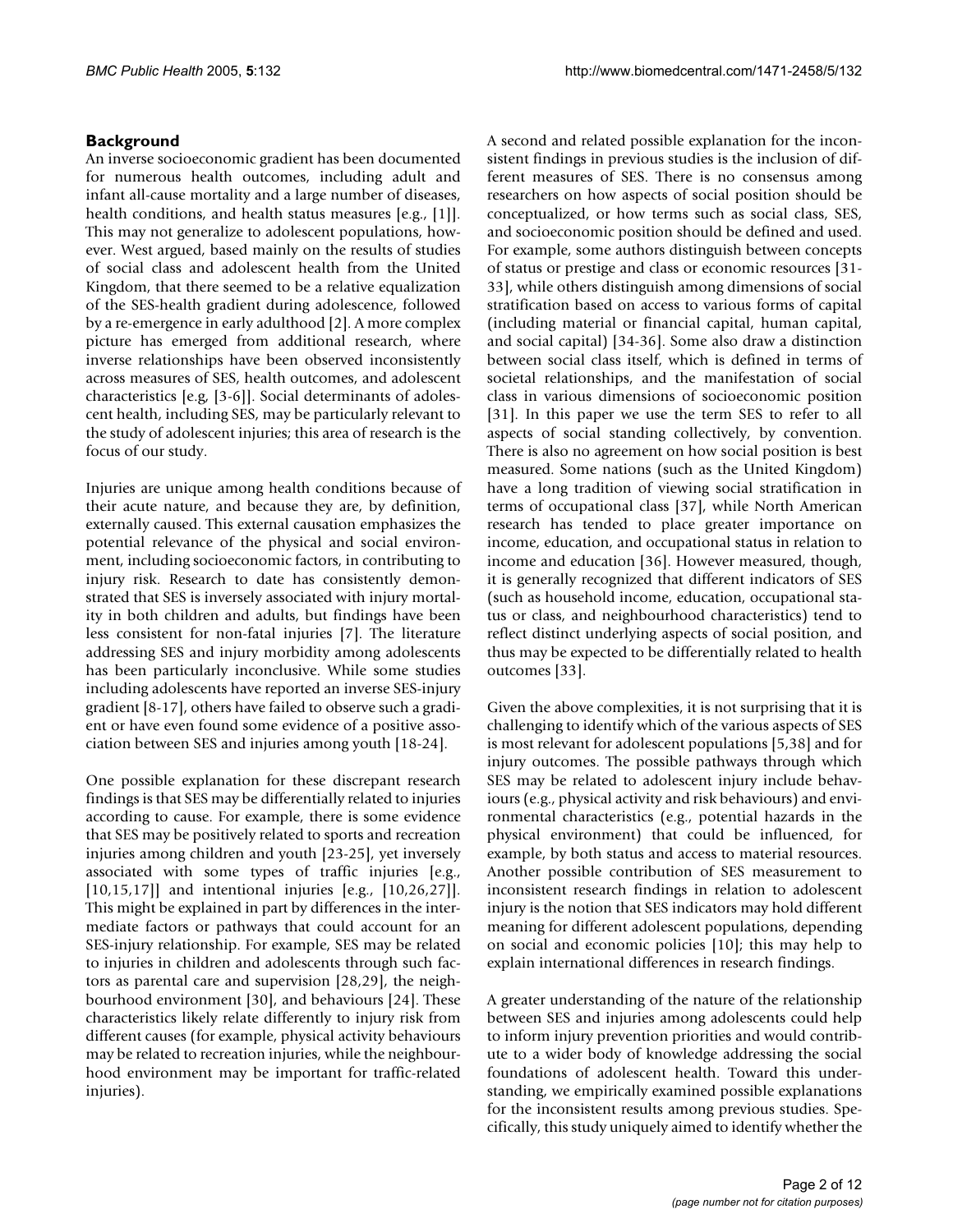### **Table 1: Description of SES Measures**

| <b>SES Measure</b>                   | Sample Included                  | Source of Information                                             | Level of Measurement |
|--------------------------------------|----------------------------------|-------------------------------------------------------------------|----------------------|
| Household income                     | Full sample                      | Income information reported by a<br>household member              | Individual           |
| Neighbourhood income quintiles       | Full sample                      | Census tabulations (EA level)                                     | Neighbourhood        |
| Neighbourhood education<br>quintiles | Full sample                      | Census tabulations (EA level)                                     | Neighbourhood        |
| Parental Blishen SES Index           | Adolescents living with parent/s | Parental occupation information<br>reported by a household member | Individual           |
| Parental education                   | Adolescents living with parent/s | Parental education information<br>reported by a household member  | Individual           |

observed relationship between SES and adolescent injury differed according to: i) different measures of SES; or ii) different causes of injury (recreation injuries versus nonrecreation injuries).

# **Methods**

### *Sample and data sources*

The sample included 6967 Canadian adolescents aged 12 to 19 years who participated in the 1996–1997 cross-sectional National Population Health Survey (NPHS) [39], which sampled household residents in all Canadian provinces based on a complex probability sampling design. Specific Research Ethics Board approval was not required for this investigation, which used non-identifiable secondary data.

Demographic and health information was collected for every member of each surveyed household. One member of each household was selected for a more detailed health interview conducted by telephone. The overall household response rate was approximately 83%; over 95% of selected individuals within households responded to the detailed interview [39]. Adolescents in the present study were those selected for a detailed health interview. For a small minority (238 or 3.4%), responses were provided through a proxy interview with another household member.

Socioeconomic information for other members of the household as well as information on total household income was provided by the adolescent or another household member; interviewers were instructed to obtain these data from a knowledgeable household member [40].

Additional socioeconomic data were obtained from the 1996 Canadian census, by linking adolescents' postal codes to census tabulations at the enumeration area (EA) level [41]. EAs, which covered all of Canada, consisted of approximately 125 to 440 households [42].

### *Measures Measures of SES*

Of the five measures of SES (Table 1), three were included for the full adolescent sample: household income, neighbourhood income quintiles, and neighbourhood education quintiles. The other two SES measures, based on parental education and occupation, were included for a subgroup of the adolescents who were reported to be living with one or more parents.

Information on household income from all sources was collected from one member of each household. This information was used to create a 5-category variable that represented total household income adjusted for household size (categories were based roughly on multiples of low income cut-offs). Since fewer than 5% of adolescents were in the lowest category, the two lowest categories were combined, yielding a 4-category household income variable for the analyses.

The two neighbourhood-level indicators of SES were created using census tabulations at the EA level. Neighbourhood income quintiles were based on average household income adjusted for household size distribution and geographic area [41]. A neighbourhood education measure was based on the proportion of the EA population estimated to have completed secondary school. This variable was converted to quintiles within the study sample, stratified by region and by rural/urban status.

For adolescents reported to be living with parent/s, the highest value of SES among household members aged 25 years or older was considered to represent parental SES. This information was sometimes reported by the adolescent and sometimes by a household adult [39,40]. Parental education included 5 categories of attained educational credentials, from less than secondary school diploma to the completion of a university degree. Parental occupation information was used to determine values for the Canadian Blishen SES index, which is based on occu-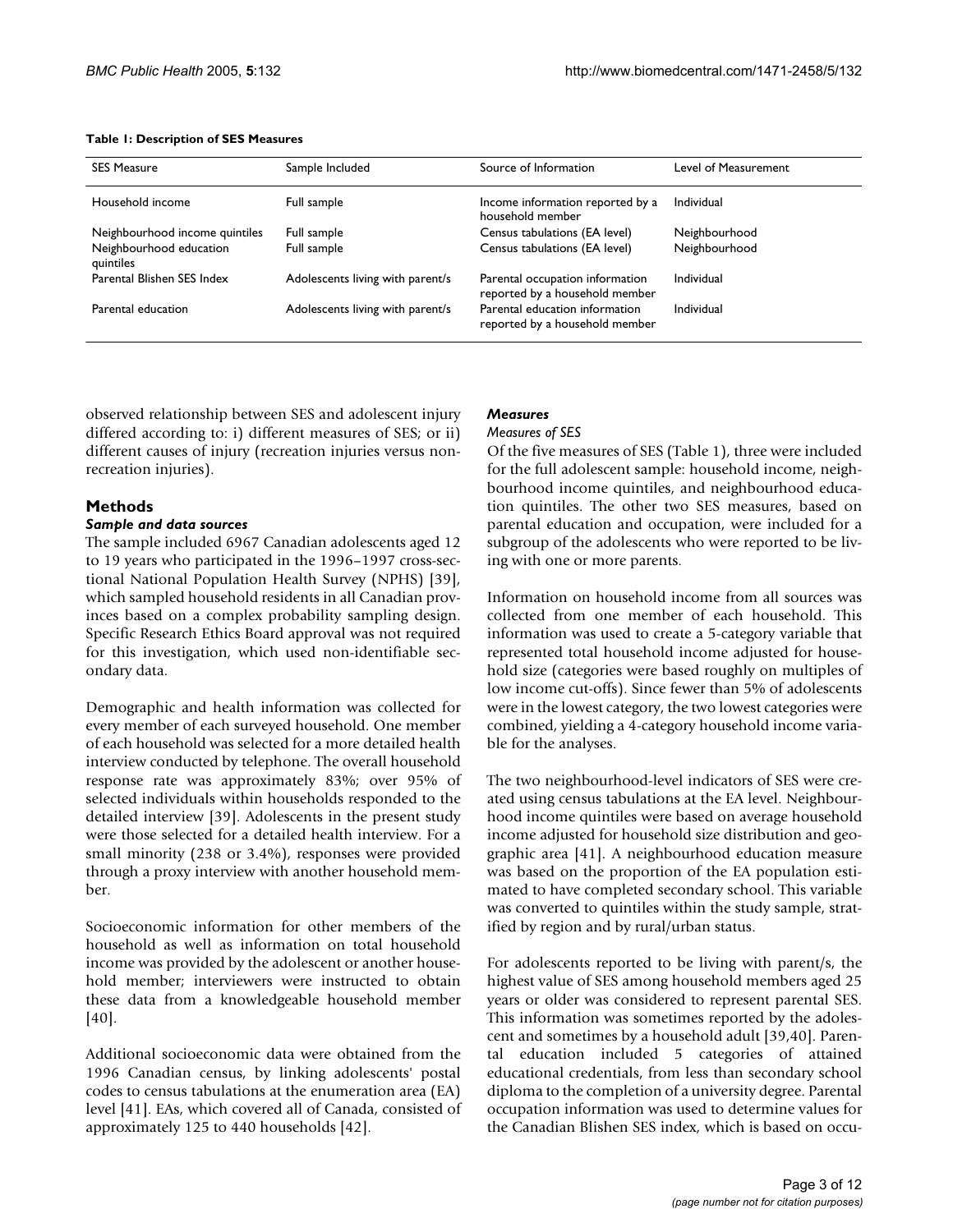|                                                                                                                                   |      | Total ( $N = 6826$ <sup>1</sup> ) |      | Males ( $N = 3459$ <sup>1</sup> ) |      | Females ( $N = 3367$ <sup>1</sup> ) |
|-----------------------------------------------------------------------------------------------------------------------------------|------|-----------------------------------|------|-----------------------------------|------|-------------------------------------|
|                                                                                                                                   | ℅    | 95% CI                            | %    | 95% CI                            | $\%$ | 95% CI                              |
| Aged 12-14 years                                                                                                                  | 35.2 | (33.2, 37.3)                      | 34.8 | (31.7, 37.8)                      | 35.7 | (32.5, 38.9)                        |
| Aged 15-17 years                                                                                                                  | 39.6 | (37.5, 41.7)                      | 41.1 | (38.1, 44.1)                      | 38.0 | (34.9, 41.0)                        |
| Aged 18-19 years                                                                                                                  | 25.2 | (23.3, 27.2)                      | 24.1 | (21.5, 26.8)                      | 26.3 | (23.4, 29.3)                        |
| Rural (vs.urban)                                                                                                                  | 23.9 | (21.7, 26.1)                      | 22.7 | (20.0, 25.5)                      | 25.1 | (22.0, 28.2)                        |
| residence                                                                                                                         |      |                                   |      |                                   |      |                                     |
| Living with parents                                                                                                               | 84.0 | (82.5, 85.6)                      | 85.0 | (82.7, 87.3)                      | 83.0 | (80.6, 85.5)                        |
| Household Income                                                                                                                  |      |                                   |      |                                   |      |                                     |
| Lowest                                                                                                                            | 13.3 | (11.6, 15.0)                      | 14.3 | (11.7, 16.9)                      | 12.2 | (10.2, 14.3)                        |
| Lower-Middle                                                                                                                      | 26.6 | (24.4, 28.9)                      | 25.7 | (23.0, 28.4)                      | 27.6 | (24.4, 30.8)                        |
| Upper-Middle                                                                                                                      | 27.7 | (25.5, 29.8)                      | 28.4 | (25.6, 31.2)                      | 26.9 | (24.0, 29.8)                        |
| Highest                                                                                                                           | 11.3 | (9.8, 12.8)                       | 11.4 | (9.2, 13.5)                       | 11.3 | (9.2, 13.3)                         |
| Missing                                                                                                                           | 21.1 | (19.5, 22.70)                     | 20.3 | (18.0, 22.5)                      | 22.0 | (19.6, 24.4)                        |
| Neighbourhood<br>Income                                                                                                           |      |                                   |      |                                   |      |                                     |
| Lowest                                                                                                                            | 17.0 | (15.1, 18.8)                      | 8.1  | (15.6, 20.5)                      | 15.8 | (13.6, 18.0)                        |
| Lower-Middle                                                                                                                      | 18.7 | (16.6, 20.7)                      | 17.6 | (15.0, 20.1)                      | 19.8 | (16.7, 22.9)                        |
| Middle                                                                                                                            | 19.7 | (17.9, 21.5)                      | 20.6 | (17.9, 23.4)                      | 18.8 | (16.6, 20.9)                        |
| Upper-Middle                                                                                                                      | 21.2 | (19.1, 23.3)                      | 21.6 | (19.0, 24.2)                      | 20.8 | (17.8, 23.7)                        |
| Highest                                                                                                                           | 23.5 | (20.9, 26.1)                      | 22.2 | (19.3, 25.0)                      | 24.9 | (21.2, 28.5)                        |
| Neighbourhood<br>Education                                                                                                        |      |                                   |      |                                   |      |                                     |
|                                                                                                                                   |      |                                   |      |                                   |      |                                     |
| Lowest                                                                                                                            | 19.3 | (17.2, 21.5)                      | 18.4 | (15.9, 20.8)                      | 20.3 | (17.3, 23.3)                        |
| Lower-Middle                                                                                                                      | 19.3 | (17.2, 21.4)                      | 20.5 | (17.7, 23.3)                      | 18.0 | (15.4, 20.6)                        |
| Middle                                                                                                                            | 19.0 | (17.3, 20.8)                      | 19.7 | (16.9, 22.5)                      | 18.3 | (15.8, 20.7)                        |
| Upper-Middle                                                                                                                      | 20.3 | (18.0, 22.6)                      | 20.3 | (17.4, 23.2)                      | 20.3 | (17.6, 23.0)                        |
| Highest                                                                                                                           | 22.1 | (20.1, 24.1)                      | 21.1 | (18.3, 23.9)                      | 23.2 | (20.4, 25.9)                        |
| <b>Parental SES</b><br>Index <sup>2</sup>                                                                                         |      |                                   |      |                                   |      |                                     |
| Lowest                                                                                                                            | 23.0 | (20.9, 25.2)                      | 22.4 | (19.5, 25.3)                      | 23.7 | (20.5, 26.9)                        |
| Lower-Middle                                                                                                                      | 21.5 | (19.3, 23.7)                      | 21.1 | (18.3, 23.8)                      | 22.0 | (18.7, 25.3)                        |
| Upper-Middle                                                                                                                      | 22.5 | (20.5, 24.6)                      | 22.1 | (19.3, 24.9)                      | 23.0 | (20.0, 26.0)                        |
| Highest                                                                                                                           | 22.1 | (19.9, 24.3)                      | 23.7 | (20.3, 27.1)                      | 20.3 | (17.7, 23.0)                        |
| Missing                                                                                                                           | 10.8 | (9.0, 12.6)                       | 10.7 | (8.5, 12.8)                       | 10.9 | (8.5, 13.4)                         |
| Parental                                                                                                                          |      |                                   |      |                                   |      |                                     |
| Education <sup>2</sup>                                                                                                            |      |                                   |      |                                   |      |                                     |
| <secondary< td=""><td>10.3</td><td>(8.8, 11.9)</td><td>9.3</td><td>(7.4, 11.3)</td><td>11.4</td><td>(9.3, 13.6)</td></secondary<> | 10.3 | (8.8, 11.9)                       | 9.3  | (7.4, 11.3)                       | 11.4 | (9.3, 13.6)                         |
| Secondary                                                                                                                         | 15.2 | (13.1, 17.2)                      | 14.8 | (12.4, 17.2)                      | 15.6 | (12.5, 18.7)                        |
| Some post-                                                                                                                        | 21.3 | (19.2, 23.5)                      | 21.2 | (18.3, 24.1)                      | 21.4 | (18.4, 24.5)                        |
| secondary                                                                                                                         |      |                                   |      |                                   |      |                                     |
| College/trade                                                                                                                     | 29.0 | (26.7, 31.3)                      | 29.6 | (26.2, 32.9)                      | 28.5 | (25.2, 31.7)                        |
| diploma                                                                                                                           |      |                                   |      |                                   |      |                                     |
| University                                                                                                                        | 24.1 | (22.0, 26.3)                      | 25.1 | (22.2, 28.0)                      | 23.1 | (20.2, 26.0)                        |
| degree                                                                                                                            |      |                                   |      |                                   |      |                                     |
| <b>Total Injury</b>                                                                                                               | 18.8 | (16.9, 20.6)                      | 21.0 | (18.4, 23.6)                      | 16.5 | (13.6, 19.3)                        |
| Recreation Injury <sup>3</sup>                                                                                                    | 10.9 | (9.4, 12.5)                       | 13.5 | (11.1, 15.9)                      | 8.3  | (6.3, 10.3)                         |
| Non-Recreation                                                                                                                    | 9.8  | (8.4, 11.2)                       | 9.9  | (8.1, 11.8)                       | 9.6  | (7.2, 12.0)                         |
| Injury <sup>4</sup>                                                                                                               |      |                                   |      |                                   |      |                                     |

### **Table 2: Sample Characteristics and Proportion Reporting Injury (weighted proportions)**

CI = confidence interval

<sup>1</sup> Number in the unweighted sample who contributed to the weighted proportions shown (exceptions below)

<sup>2</sup> Denominator: unweighted  $n = 5545$  who live with parents

<sup>3</sup> Denominator: unweighted  $n = 6176$  (excludes 650 with non-recreation injury)

<sup>4</sup> Denominator: unweighted  $n = 6115$  (excludes 711 with recreation injury)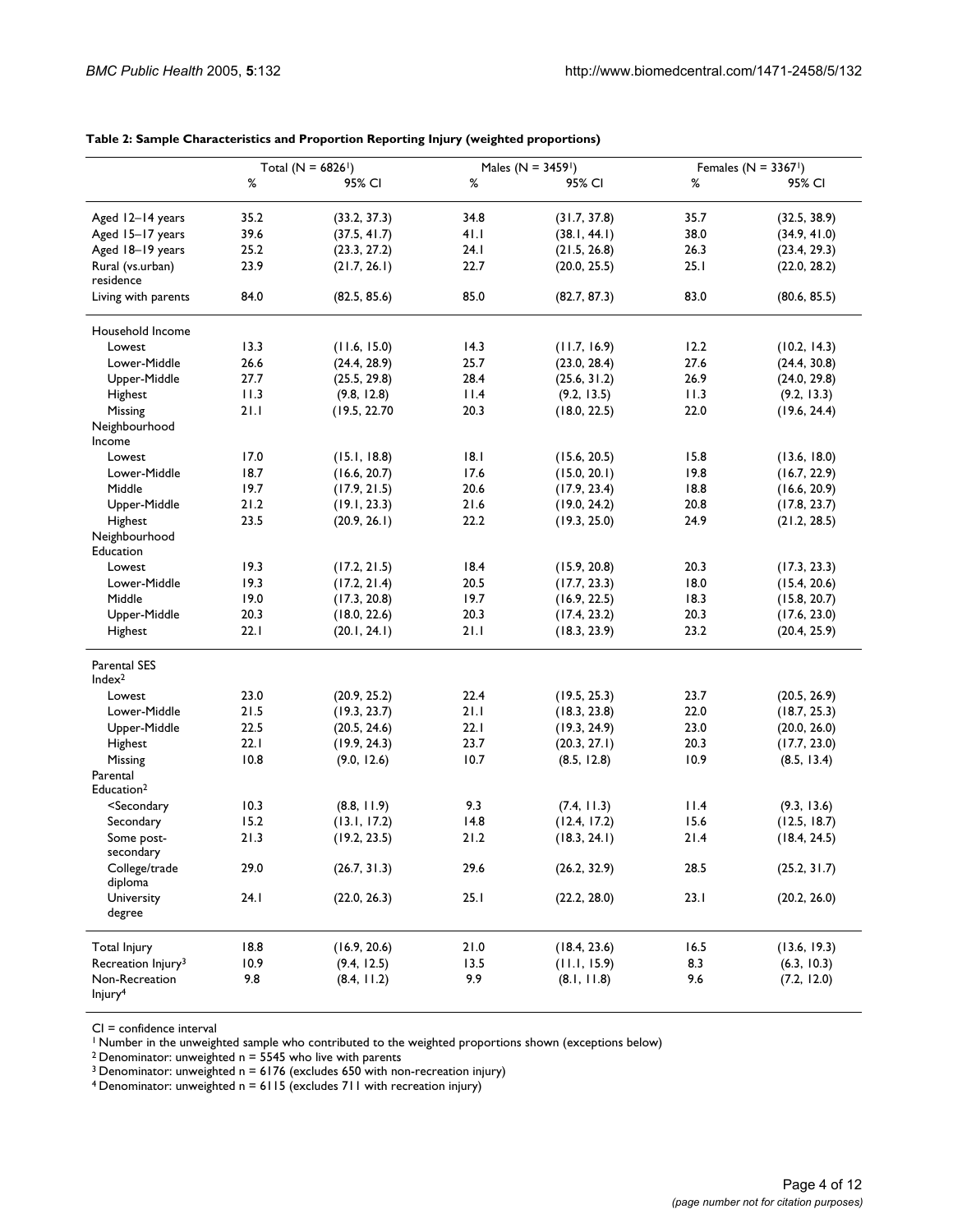pational prestige as well as education and income levels [43]. This variable was categorized into quartiles within the study sample, stratified by region and by rural/urban status.

# *Measures of injury*

Adolescents were asked whether they had experienced any injuries in the previous 12 months that were serious enough to limit normal activities, and were given examples (such as a broken bone, a bad cut, or a poisoning) [39]. Those who reported that they had been injured were asked for details regarding the most serious injury they had experienced (the most serious injury was defined by the adolescent, rather than by using explicit criteria to measure injury severity). Adolescents were considered to have a recreation injury if they reported a most serious injury occurring at a place for recreation or sport (including a school playground). Those whose most serious injury occurred elsewhere were considered to have a nonrecreation injury. The specific causes of injury (for example, "accidental fall", "being struck by a person or object", "physical assault") were also examined for all injured adolescents. Of the 725 adolescents whose most serious injury occurred at a place for recreation or sport, 14 were excluded from the sample because the reported cause of injury did not appear recreation-related (it was either a "car accident", or the cause was unknown); none of the 650 adolescents whose most serious injury occurred elsewhere were excluded on the basis of cause. Non-injured adolescents formed the comparison group for three injury outcomes (total injuries, recreation injuries, and non-recreation injuries).

# *Data analysis*

Following descriptive and bivariate analysis, multivariable logistic regression was used to examine the relationship between each SES measure and each injury outcome in separate models, adjusted for demographic variables that, based on the literature, may be independently associated with injury (age, rural/urban status, geographic region, and whether the adolescent was living with parent/s). Since preliminary analyses revealed gender differences in the observed relationships, all final analyses were conducted separately for males and females. Because of the large number of statistical tests, the interpretation of results focused on identifying consistent trends or gradients across levels of SES, rather than solely on statistical significance.

Since the NPHS used a complex sampling design to yield a representative sample, sampling weights were incorporated in all analyses. Variance estimates for descriptive and regression analyses were adjusted using bootstrap replicate weights to account for clustering [39]. In the bootstrapping approach, the variance of the estimator for

a parameter is approximated using a large number of subsamples drawn from the same original sample [44,45]. Statistics Canada drew 500 such subsamples for the 1996–1997 NPHS, and provided researchers with a set of sampling weights (replicate weights) for each subsample [39]. To apply bootstrap variance estimation, we recalculated each parameter estimate using each set of replicate weights, and applied the variance of the replicate estimates to the statistical models.

The distribution of sampling weights had a wide range and was highly positively skewed, in part because there was a high variability in sampling fractions across provinces. This meant that a small number of adolescents with particularly high sampling weights had the potential to have a large influence on the parameter estimates in statistical models [46]. To reduce bias in the regression coefficients, therefore, influential outliers were identified using regression diagnostic statistics [47,48]. These influential outliers were excluded from the final weighted multivariable models. Because the aim was to compare results across SES and injury variables, observations excluded from one model were also excluded from comparison models. Fewer than 1.5% of observations were excluded in total, and all final weighted models were free of influential outliers. No observations were identified as influential in any of the unweighted multivariable models, and all excluded outliers had sampling weights that exceeded the 90th percentile for the overall sample, strongly suggesting that the large sampling weight relative to other observations was the primary reason for their influence.

# **Results**

# *Descriptive results*

There were 6826 adolescents in the final sample, after excluding 141 participants due to missing data on key variables. For the analyses including parental SES measures, the sample was restricted to adolescents who reportedly lived with one or more parents ( $N = 5667$ ), and a further 122 participants missing information on parental education were excluded ( $N = 5545$ ). A high proportion of adolescents (21.2%) were missing household income information and a substantial proportion of those living with parent/s were missing Blishen SES index data (10.8%). Thus, rather than excluding these participants, "missing" was a separate category for these variables.

Activity-limiting injury was reported by 18.8% of adolescents (Table 2). While 10.9% reported experiencing recreation injury, 9.8% reported non-recreation injury. A higher proportion of males reported injury (21.0%), relative to females (16.5%).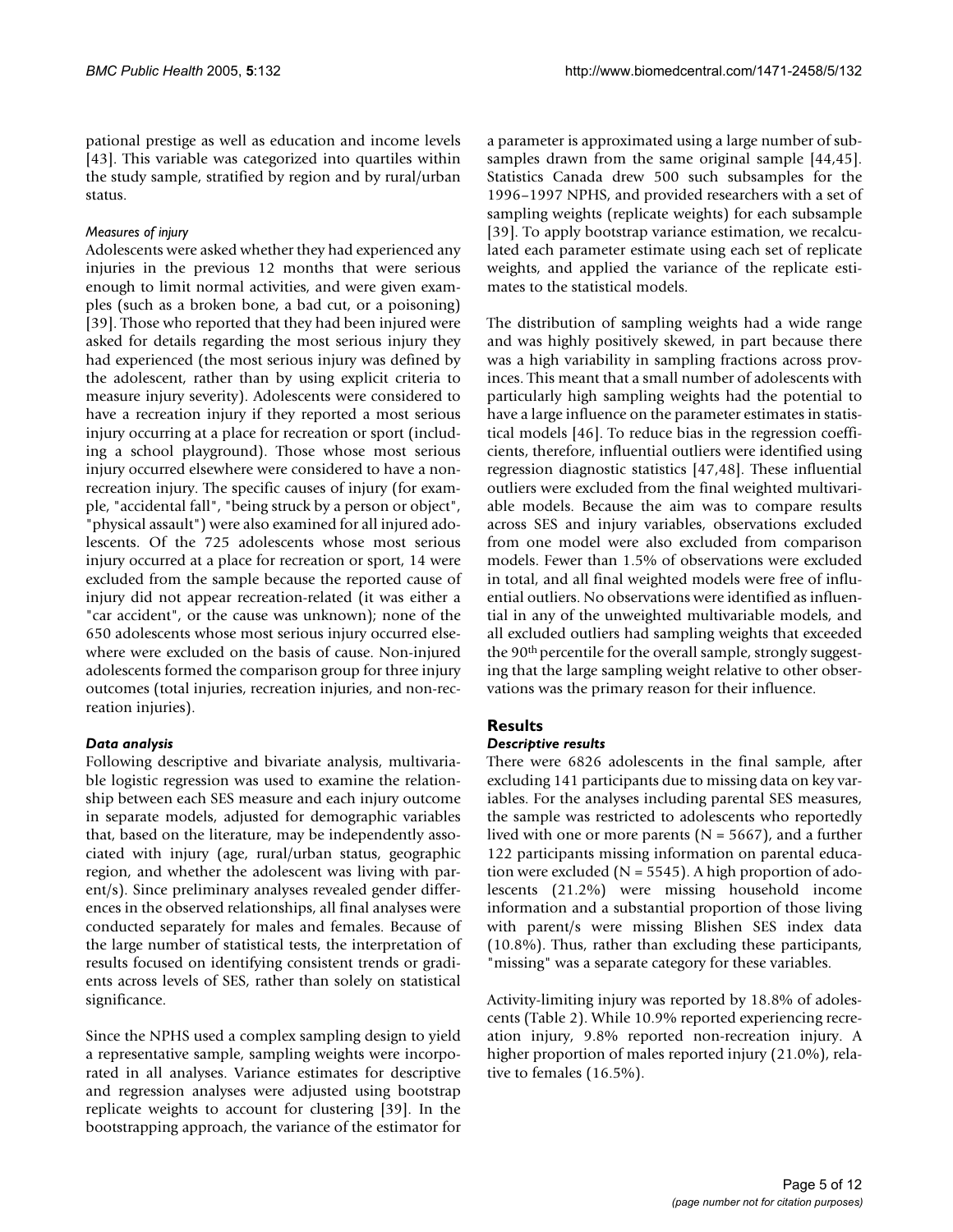| All Adolescents                                                | Total Injury (Unwtd $N = 3430$ ) |                                  | Recreation Injury (Unwtd N = 3079) |                                       | Non-Rec. Injury (Unwtd N = 2997) |                                     |
|----------------------------------------------------------------|----------------------------------|----------------------------------|------------------------------------|---------------------------------------|----------------------------------|-------------------------------------|
|                                                                | OR <sub>2</sub>                  | 95% CI                           | OR <sub>2</sub>                    | 95% CI                                | OR <sub>2</sub>                  | 95% CI                              |
| Household Income <sup>3</sup>                                  |                                  |                                  |                                    |                                       |                                  |                                     |
| (Reference=lowest)                                             |                                  |                                  |                                    |                                       |                                  |                                     |
| Lower-Middle                                                   | 0.8                              | (0.5, 1.3)                       | 0.9                                | (0.5, 1.6)                            | 0.8                              | (0.5, 1.4)                          |
| Upper-Middle                                                   | 1.2                              | (0.8, 1.9)                       | 1.6                                | (0.9, 2.7)                            | 0.9                              | (0.5, 1.5)                          |
| Highest                                                        | 1.1                              | (0.7, 1.8)                       | 1.3                                | (0.7, 2.6)                            | 0.8                              | (0.4, 1.6)                          |
| Missing                                                        | 0.9                              | (0.6, 1.4)                       | 1.0                                | (0.6, 1.8)                            | 0.8                              | (0.5, 1.4)                          |
| Neighbourhood<br>Income <sup>3</sup>                           |                                  |                                  |                                    |                                       |                                  |                                     |
| (Reference=lowest)                                             |                                  |                                  |                                    |                                       |                                  |                                     |
| Lower-Middle                                                   | $*1.6$                           | (1.0, 2.4)                       | 1.5                                | (0.9, 2.6)                            | 1.7                              | (0.9, 2.9)                          |
| Middle                                                         | 1.2                              | (0.8, 1.8)                       | 1.1                                | (0.6, 1.8)                            | 1.4                              | (0.8, 2.5)                          |
| Upper-Middle                                                   | 0.9                              | (0.6, 1.3)                       | 0.9                                | (0.5, 1.5)                            | 0.8                              | (0.5, 1.5)                          |
| Highest                                                        | 1.3                              | (0.8, 2.0)                       | 1.6                                | (0.9, 2.7)                            | 0.8                              | (0.5, 1.5)                          |
| Neighbourhood<br>Education <sup>3</sup><br>(Reference=lowest)  |                                  |                                  |                                    |                                       |                                  |                                     |
| Lower-Middle                                                   | $*0.7$                           | (0.5, 1.0)                       | $*0.6$                             | (0.4, 0.9)                            | 0.9                              | (0.6, 1.5)                          |
| Middle                                                         |                                  |                                  |                                    |                                       |                                  |                                     |
|                                                                | 0.8                              | (0.6, 1.2)                       | 0.6                                | (0.4, 1.0)                            | 1.3                              | (0.7, 2.2)                          |
| Upper-Middle                                                   | 1.0                              | (0.6, 1.5)                       | 0.9                                | (0.5, 1.5)                            | 1.1                              | (0.6, 1.9)                          |
| Highest                                                        | 0.9                              | (0.6, 1.3)                       | 0.9                                | (0.5, 1.5)                            | 1.0                              | (0.6, 1.6)                          |
| Adolescents living<br>with parent/s                            |                                  | Total Injury (Unwtd $N = 2861$ ) |                                    | Recreation Injury (Unwtd $N = 2587$ ) |                                  | Non-Rec. Injury (Unwtd $N = 2488$ ) |
|                                                                | OR <sup>4</sup>                  | 95% CI                           | OR <sup>4</sup>                    | 95% CI                                | OR <sup>4</sup>                  | 95% CI                              |
| Blishen SES Index <sup>3</sup><br>(Reference=lowest)           |                                  |                                  |                                    |                                       |                                  |                                     |
| Lower-Middle                                                   | 1.3                              | (0.9, 2.0)                       | $\mathsf{I}$ .4                    | (0.8, 2.3)                            | 1.3                              | (0.8, 2.2)                          |
| Upper-Middle                                                   | 1.4                              | (0.9, 2.0)                       | $*1.7$                             | (1.1, 2.7)                            | 1.0                              | (0.6, 1.6)                          |
| Highest                                                        | 1.9∜∻≈                           | (1.3, 2.8)                       | ***2.5                             | (1.5, 4.0)                            | 1.2                              | (0.7, 2.0)                          |
| Missing                                                        | 0.7                              | (0.4, 1.2)                       | 0.7                                | (0.4, 1.4)                            | 0.7                              | (0.3, 1.4)                          |
| Parental Education <sup>3</sup><br>(Reference =<<br>secondary) |                                  |                                  |                                    |                                       |                                  |                                     |
| Secondary                                                      | 0.8                              | (0.5, 1.3)                       | 0.8                                | (0.4, 1.6)                            | 0.8                              | (0.4, 1.4)                          |
| Some post-                                                     | $*0.5$                           | (0.3, 0.9)                       | 0.6                                | (0.3, 1.2)                            | $*$ 0.4                          | (0.2, 0.8)                          |
| secondary                                                      |                                  |                                  |                                    |                                       |                                  |                                     |
| College/trade<br>diploma                                       | 1.0                              | (0.6, 1.6)                       | 1.3                                | (0.7, 2.4)                            | 0.7                              | (0.4, 1.3)                          |
| <b>University Degree</b>                                       | 0.8                              | (0.5, 1.4)                       | 1.1                                | (0.6, 2.2)                            | $*0.5$                           | (0.3, 1.0)                          |

#### **Table 3: SES and Injuries Among Males: Multivariable Results1**

CI = confidence interval; non-rec. = non-recreation; OR = odds ratio; SES = socioeconomic status; unwtd = unweighted

<sup>1</sup> Influential outliers excluded: 29 excluded from full sample analyses; 22 excluded from parent sample

 $^{\rm 2}$  Odds ratios adjusted for age, rural/urban status, living arrangements, and geographic region

 $^3$  Each socioeconomic status variable examined separately (not adjusted for other SES variables)

<sup>4</sup> Odds ratios adjusted for age, rural/urban status, and geographic region

 $^*$  = p < 0.05;  $^{**}$  = p < 0.01;  $^{***}$  = p < 0.001 (relative to reference category)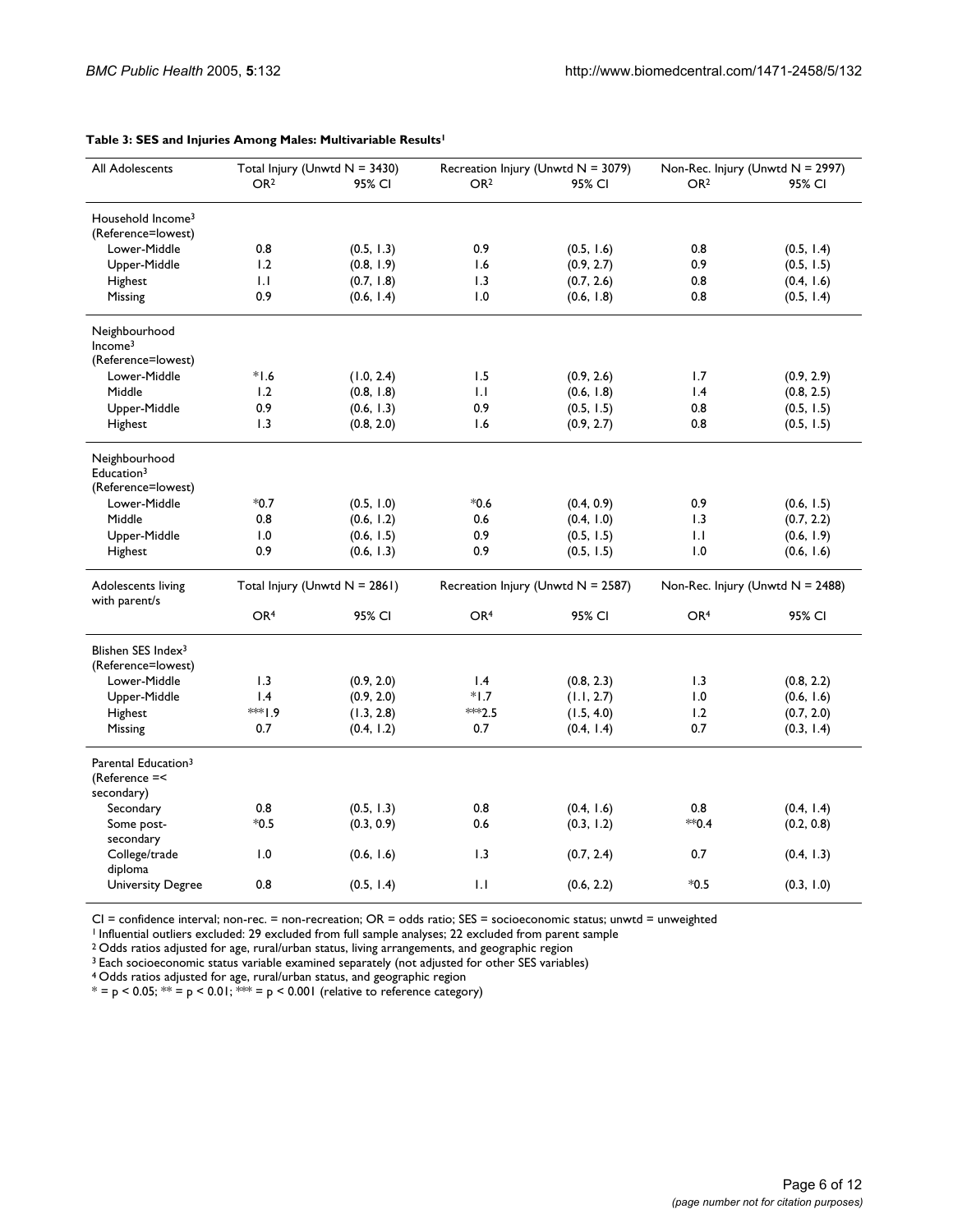| All Adolescents                                  | Total Injury (Unwtd $N = 3333$ ) |                               | Recreation Injury (Unwtd N = 3068) |                                       | Non-Rec. Injury (Unwtd $N = 3082$ ) |                                     |
|--------------------------------------------------|----------------------------------|-------------------------------|------------------------------------|---------------------------------------|-------------------------------------|-------------------------------------|
|                                                  | OR <sub>2</sub>                  | 95% CI                        | OR <sub>2</sub>                    | 95% CI                                | OR <sub>2</sub>                     | 95% CI                              |
| Household Income <sup>3</sup>                    |                                  |                               |                                    |                                       |                                     |                                     |
| (Reference=lowest)                               |                                  |                               |                                    |                                       |                                     |                                     |
| Lower-Middle                                     | 1.2                              | (0.7, 2.0)                    | 1.2                                | (0.6, 2.6)                            | 1.2                                 | (0.6, 2.3)                          |
| Upper-Middle                                     | 1.1                              | (0.6, 1.7)                    | 1.7                                | (0.8, 3.6)                            | 0.7                                 | (0.4, 1.2)                          |
| Highest                                          | 1.3                              | (0.7, 2.1)                    | 1.6                                | (0.7, 3.4)                            | 1.1                                 | (0.5, 2.2)                          |
| Missing                                          | 0.8                              | (0.5, 1.2)                    | 0.8                                | (0.4, 1.7)                            | 0.7                                 | (0.4, 1.3)                          |
|                                                  |                                  |                               |                                    |                                       |                                     |                                     |
| Neighbourhood                                    |                                  |                               |                                    |                                       |                                     |                                     |
| Income <sup>3</sup>                              |                                  |                               |                                    |                                       |                                     |                                     |
| (Reference=lowest)<br>Lower-Middle               |                                  |                               |                                    |                                       |                                     |                                     |
|                                                  | 1.3                              | (0.8, 2.0)                    | 1.3                                | (0.7, 2.4)                            | 1.2                                 | (0.7, 2.3)                          |
| Middle                                           | $*1.6$                           | (1.1, 2.5)                    | 1.6                                | (0.9, 2.9)                            | 1.6                                 | (0.9, 2.9)                          |
| Upper-Middle                                     | 1.2                              | (0.8, 1.9)                    | 1.1                                | (0.6, 2.0)                            | 1.4                                 | (0.8, 2.5)                          |
| Highest                                          | **1.8                            | (1.2, 2.7)                    | 1.8                                | (1.0, 3.2)                            | $*1.7$                              | (1.0, 3.0)                          |
| Neighbourhood<br>Education <sup>3</sup>          |                                  |                               |                                    |                                       |                                     |                                     |
| (Reference=lowest)                               |                                  |                               |                                    |                                       |                                     |                                     |
| Lower-Middle                                     | 1.1                              | (0.7, 1.6)                    | 0.9                                | (0.5, 1.7)                            | 1.2                                 | (0.6, 2.1)                          |
| Middle                                           | 1.3                              | (0.8, 2.0)                    | 1.5                                | (0.8, 2.5)                            | 1.2                                 | (0.6, 2.2)                          |
| Upper-Middle                                     | 1.3                              | (0.8, 2.1)                    | 1.7                                | (1.0, 3.0)                            | 1.0                                 | (0.5, 2.0)                          |
| Highest                                          | $*1.7$                           | (1.1, 2.5)                    | $*2.0$                             | (1.1, 3.4)                            | 1.5                                 | (0.8, 2.7)                          |
| Adolescents living<br>with parent/s              |                                  | Total Injury (Unwtd N = 2633) |                                    | Recreation Injury (Unwtd $N = 2421$ ) |                                     | Non-Rec. Injury (Unwtd $N = 2420$ ) |
|                                                  | OR <sup>4</sup>                  | 95% CI                        | OR <sup>4</sup>                    | 95% CI                                | OR <sup>4</sup>                     | 95% CI                              |
| Blishen SES Index <sup>3</sup>                   |                                  |                               |                                    |                                       |                                     |                                     |
| (Reference=lowest)                               |                                  |                               |                                    |                                       |                                     |                                     |
| Lower-Middle                                     | 1.1                              | (0.7, 1.7)                    | 1.0                                | (0.6, 1.8)                            | 1.2                                 | (0.6, 2.1)                          |
| Upper-Middle                                     | 1.0                              | (0.6, 1.6)                    | 1.0                                | (0.5, 1.8)                            | 1.1                                 | (0.6, 2.1)                          |
| Highest                                          | 1.3                              | (0.8, 2.0)                    | 1.6                                | (0.9, 2.8)                            | 1.0                                 | (0.5, 1.9)                          |
| Missing                                          | 0.7                              | (0.4, 1.2)                    | 0.8                                | (0.4, 1.6)                            | 0.7                                 | (0.3, 1.4)                          |
|                                                  |                                  |                               |                                    |                                       |                                     |                                     |
| Parental Education <sup>3</sup><br>(Reference =< |                                  |                               |                                    |                                       |                                     |                                     |
| secondary)                                       |                                  |                               |                                    |                                       |                                     |                                     |
| Secondary                                        | 0.8                              | (0.5, 1.4)                    | 0.8                                | (0.4, 1.7)                            | 0.8                                 | (0.4, 1.8)                          |
| Some post-                                       | 1.0                              | (0.5, 1.7)                    | 0.7                                | (0.3, 1.5)                            | 1.2                                 | (0.5, 2.8)                          |
| secondary                                        |                                  |                               |                                    |                                       |                                     |                                     |
| College/trade                                    | 1.1                              | (0.6, 1.9)                    | 1.0                                | (0.5, 2.0)                            | 1.1                                 | (0.5, 2.5)                          |
| diploma                                          |                                  |                               |                                    |                                       |                                     |                                     |
| <b>University Degree</b>                         | 1.0                              | (0.6, 1.8)                    | 0.9                                | (0.4, 1.8)                            | 1.1                                 | (0.5, 2.5)                          |

#### **Table 4: SES and Injuries Among Females: Multivariable Results1**

CI = confidence interval; non-rec. = non-recreation; OR = odds ratio; SES = socioeconomic status; unwtd = unweighted

1 Influential outliers excluded: 34 excluded from full sample analyses; 29 excluded from parent sample

 $^{\rm 2}$  Odds ratios adjusted for age, rural/urban status, living arrangements, and geographic region

 $^3$  Each socioeconomic status variable examined separately (not adjusted for other SES variables)

<sup>4</sup> Odds ratios adjusted for age, rural/urban status, and geographic region

 $^*$  = p < 0.05;  $^{**}$  = p < 0.01;  $^{***}$  = p < 0.001 (relative to reference category)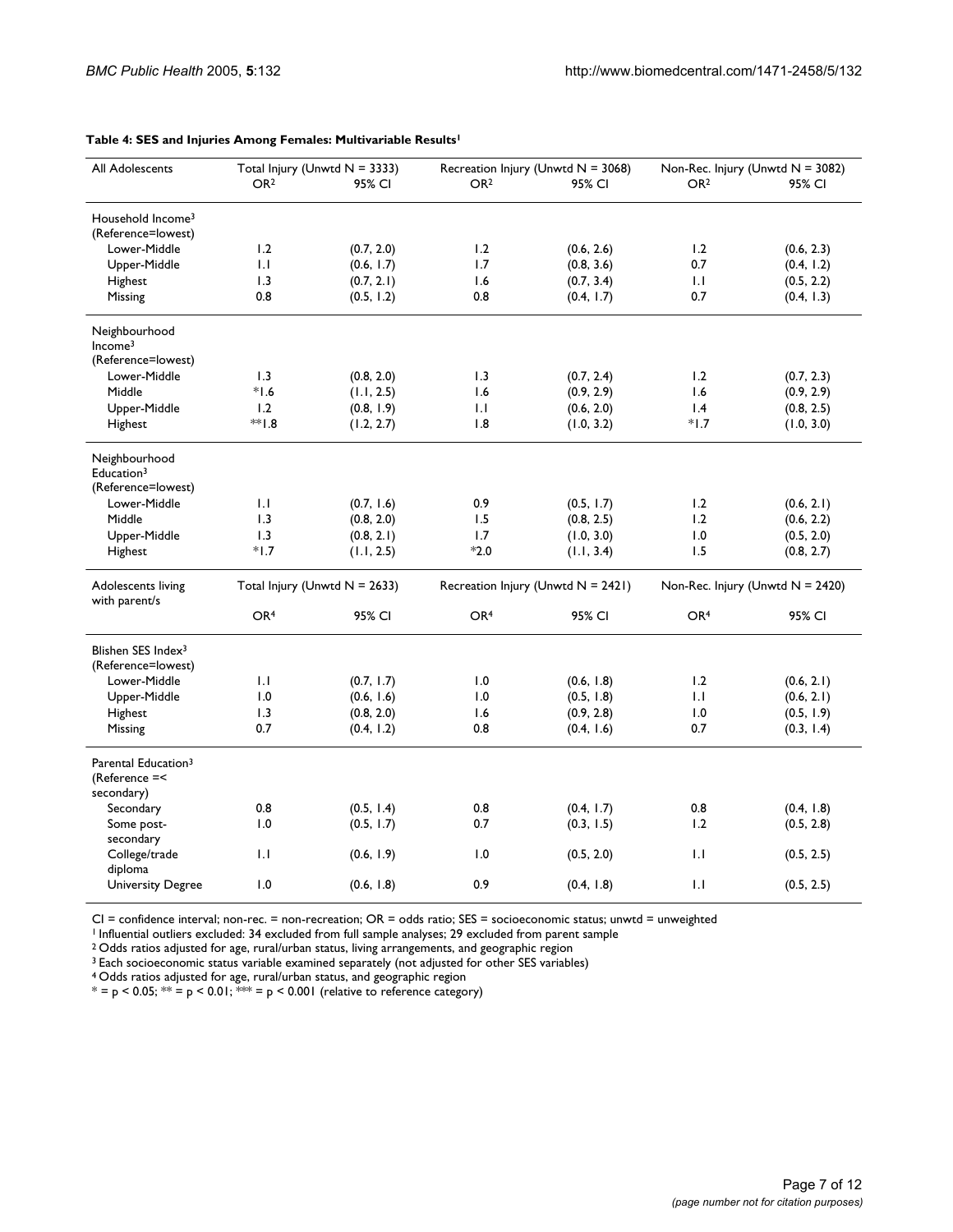# *SES and injury*

Among males, for the full sample SES indicators (household income, neighbourhood income quintiles, and neighbourhood education quintiles), some analyses yielded statistically significant differences in injury between specific categories of SES and the reference category (Table 3). None of these relationships represented clear gradients, though, and the direction of the association differed across measures of SES. Among males living with parent/s, there was little evidence for an association between parental education and injuries. The parental Blishen SES index, in contrast, was positively related to both total injuries and recreation injuries, although it was not clearly associated with non-recreation injuries.

Among females, there was evidence of a positive relationship between the full sample SES indicators and the injury outcomes (Table 4). The gradient was most apparent for neighbourhood education, particularly in relation to total and recreation injuries. There was also a statistically significant positive association for neighbourhood income and both total injuries and non-recreation injuries. Neither the parental Blishen SES index nor parental education was significantly related to injury among females living with parent/s.

### **Discussion** *Summary*

The results of this study suggest that differences related to the measures of SES chosen and the causes of injury under study may both contribute to discrepancies in past research on SES and non-fatal injuries among adolescents.

# *Measures of SES*

The most striking result in our study was the variability in the observed relationship between SES and injuries across different measures of SES. This is not entirely surprising, given the discrepant findings in previous studies. No consistent trends in the SES-injury association are apparent in the literature when comparing studies incorporating parental and household SES indicators based on parental occupation [10,20,22,24], parental education [18,23], household income [23], or adolescent perceptions of family affluence [22,24]. There is an intriguing pattern, though, whereby studies that have measured SES at the neighbourhood level have tended to observe an inverse relationship between SES and total (rather than cause-specific) non-fatal childhood or adolescent injuries [8,9,11- 13,15-17], while studies that have focused on individual SES indicators have been less consistent, with several finding no relationship or a positive association between SES and injuries [20,22-24]. Interpretation of this pattern is limited by other differences between the two groups of studies, though. For example, studies incorporating areabased indicators of SES have tended to be ecological in

nature, comparing population-based rates of health care use for injuries across neighbourhoods or regions [8,9,11- 13,15-17], while studies relying on individual-level SES measures have tended to be based on injury self-reports among a defined sample of children or adolescents  $[20,22-24]$  (with some exceptions  $[10,18]$ ). These two types of studies (ecological and individual) likely differ in terms of the distribution of included injuries according to severity and cause as well as in their measures of SES, which may help to explain the differing findings (particularly in view of evidence that the observed SES-injury relationship likely depends on the cause of injury [10,24,49]). The two groups of studies may also be subject to different types of potential biases (for example, recall bias in studies based on self-reports, and possible biases related to health care system factors in studies based on medical records) [50]. Further, our study allowed for a comparison of the observed SES-injury relationship across both neighbourhood and individual-level SES measures within the same sample, and the findings did not follow the literature trend; any evidence of an association between SES and injury was positive.

Potential explanations for the heterogeneity we observed across SES indicators include conceptual differences in the SES measures (i.e., in terms of the underlying constructs captured), differences in measurement error, or chance. While chance may account for the few statistically significant gradients observed, it seems unlikely to account for the variability across measures.

Regarding measurement error, the level of missing data was relatively high for household income and for the Blishen SES index. In previous analyses with this sample, adolescents who were missing household income information were less likely to be living in higher income neighbourhoods; thus, "missingness" was not completely random [51]. The heterogeneity of the results is still apparent, though, excluding the findings related to household income. The household and parental SES measures were sometimes reported by the adolescent and sometimes by a household adult. Neither SES levels nor correlations among the SES measures differed systematically based on the reporter, however [51].

It seems likely that conceptual differences among the measures of SES account for some of the heterogeneity in our findings. This is supported by pairwise correlations among these measures in the sample, which were generally below 0.6 [51]. The results do not allow us to define which aspects of socioeconomic position are captured by the different SES indicators, or which indicators are most salient for adolescents. For example, at the individual level, income may be seen as an indicator of material resources, while occupation and education may reflect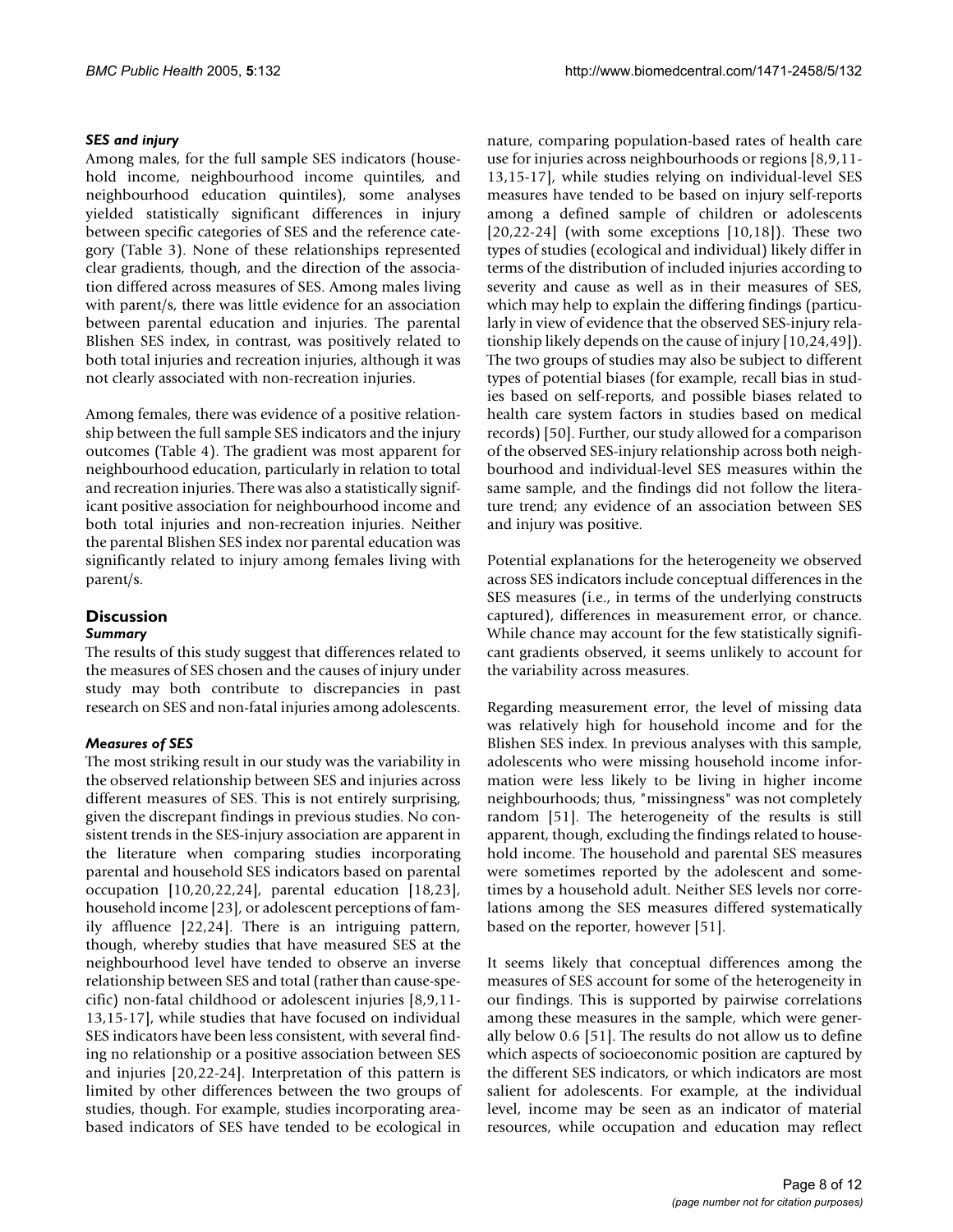both economics and status or prestige [32]. When parental indicators are incorporated, there is the added complexity that any influence of occupation and education is indirect. It is possible that the positive relationship we observed between the Blishen SES index and injuries among males is a reflection that this indicator is more meaningful for male youth, relative to other SES measures; indeed parental education may have lower relevance for some adolescents because it reflects the more distant past [52]. If additional research supports the positive association, potential explanatory pathways could be explored. For example, we could explore whether the SES index reflects social status among adolescents, and if so, whether social status in turn is associated with injury risk behaviours among male youth.

Correlations between individual-level and neighbourhood indicators of SES for both genders were typically below 0.30 in our study [51], suggesting that they were measuring different constructs, or that the neighbourhood indicators were poor proxies for individual SES. Even when used as proxies for individual status, areabased indicators of SES may capture area-level characteristics [53]; neighbourhood SES indicators may be particularly relevant for injuries due to their potential association with characteristics such as physical hazards [30]. This does not seem to be a plausible explanation, though, for our observation of a positive relationship between the neighbourhood indicators of SES and injuries among females. Again, potential intermediate factors could be explored in future research. For example, neighbourhood SES measures may be proxies for aspects of material resources among adolescents, and female youth with higher material wealth may have greater access to injury risk activities.

# *Causes of injury*

There was some evidence that the relationship with SES was different for recreation versus non-recreation injuries. For females, the positive SES-injury gradient was generally more consistent for recreation injuries. Similarly, among males, the parental Blishen SES index was positively related to recreation injuries but not non-recreation injuries. This positive association is consistent with previous research [23-25,49]. Behaviours such as overall levels of physical activity could be explored as possible intermediate factors in the relationship between SES and recreation injuries; such behaviours may be associated with recreation injury risk among adolescents [54,55], and adolescents with higher SES may be exposed to higher physical activity or sports participation levels [e.g., [56,57]].

Although SES was not consistently related to non-recreation injuries, the grouping together of all such injuries may have limited our ability to detect associations with

more specific injury circumstances. Inverse relationships have been observed for SES and both traffic injuries [10,12,15] and intentional injuries [10,26,27] among children and adolescents.

# *Limitations*

An important contribution of this study was the comparison of several different measures of SES in relation to injuries within the same adolescent sample. There were some important limitations, however. First, the sample size was not sufficient to examine injury causes beyond the breakdown into recreation and non-recreation injuries. Nonrecreation injuries may be relatively heterogeneous with respect to causes and their relationship to SES (for example, as described, the literature suggests that some types of traffic and intentional injuries may be inversely related to SES). Related to this, while physical assault and suicide attempt were included as possible causes of injury in the data captured for the survey, given the interview format and the self-reported nature of these data, it is possible that intentional injuries may have been under-reported, and thus underrepresented in the analysis (approximately 2% of the most serious injuries in the unweighted sample were reported to be intentional). The sample size was also insufficient to explore age differences within the adolescent sample.

It was not possible to determine the severity of adolescent injuries in this study. Previous research has yielded mixed results in terms of SES and injury severity for children and adolescents [11,12,24], suggesting that severity could play a role in contributing to inconsistent study findings. The more consistent inverse relationship that has been documented between SES and injury mortality also supports the importance of considering severity [7]. This is also complicated by the notion that injury severity is likely related to injury cause (for example, recreation and nonrecreation injuries may differ in severity).

A further potential limitation was that our measures of injury relied on adolescent self-reports. Recall errors have been identified in surveys of childhood injury [50,58], and recall bias has been proposed as a potential explanation for positive relationships in studies of SES and injuries [23,59]. Although this warrants exploration in terms of the positive relationships observed, it seems unlikely that such bias explains the heterogeneity in our findings.

Additional indicators of SES that may be worth exploring in relation to adolescent injury include measures of adolescents' own social position [2,5], subjective evaluations of SES [e.g., [38]], and measures of deprivation [e.g., [60]]. Subjective SES measures were not available for this study; deprivation measures were excluded because they may not reflect a range of SES levels.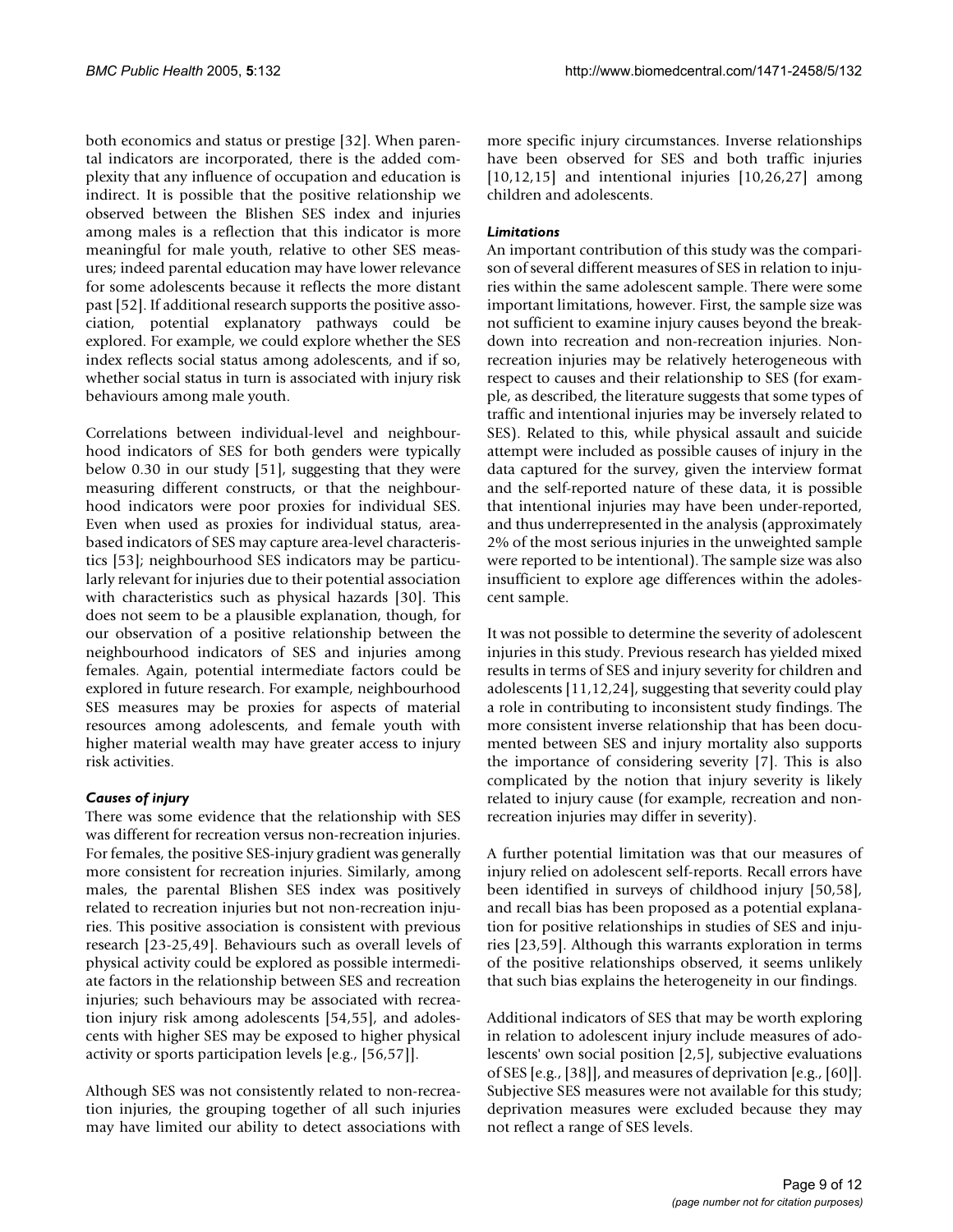Finally, a multi-level modeling approach to the analysis of SES and injuries may help to distinguish between individual and neighbourhood-level associations. Our focus on separately exploring individual and neighbourhood SES indicators reflected our aim of identifying possible reasons for heterogeneity among the findings of previous studies. Our results reveal that additional development work is necessary at each level of analysis (individual and contextual), to further elucidate the meaning of indicators of adolescent SES and how they relate to injuries. Multilevel modeling approaches will be an important component of this work, and in particular for area-level SES measures, will be useful for distinguishing between aspects of the SES-injury association that are related to characteristics of neighbourhoods themselves, and those that are related to the aggregate characteristics of individuals living within neighbourhoods. In terms of neighbourhood characteristics, it may be informative to explore which particular aspects of the social and physical environment (for example, traffic hazards or crime) are contributors to injury risk, and how SES variables capture these characteristics. In light of recent attention being given to issues such as neighbourhood income distribution and health [61], it may also be worthwhile to explore whether the degree of SES homogeneity within neighbourhoods is related to injury, or whether the role of individual SES in contributing to injury risk is modified by neighbourhood characteristics. This may be especially interesting given that in our sample, household income and area-based income quintiles variables were only modestly correlated (Spearman rank correlation of approximately 0.3) [51].

# **Conclusion**

We found that the relationship between SES and injury varied depending on the choice of both measures of SES exposure and injury outcomes. The findings emphasize the importance of considering how different measures of SES may operate through potential pathways that may include behavioural, social, and environmental factors. Our results also highlight challenges in measuring different dimensions of socioeconomic position. A future priority will be to further develop our understanding of both the meaning and relevance of SES indicators and the theoretical basis for a potential SES-injury relationship among adolescents.

Despite the variability in our findings, any apparent association between SES and non-fatal adolescent injuries was positive. This has implications for injury prevention, since evidence of a positive association between SES and nonfatal adolescent injuries argues against focusing prevention efforts mainly on lower SES groups. A positive or null relationship with SES is consistent with some (but not all) previous studies in this area, and suggests a need for caution in generalizing the findings of inverse SES gradients for injury mortality to non-fatal injuries.

Our results support previous literature documenting the complex nature of the relationship between SES and adolescent health. The findings suggest that to understand the potential relationship between SES and non-fatal injuries among youth, key conceptual and measurement issues related to both SES and injury will need to be addressed. This may help to explain variability in injury risk among adolescents and may aid in identifying priority areas for injury prevention. Understanding the potential contribution of SES will also provide insight into the social context that underlies more proximate exposures to injury risk among adolescents.

# **Competing interests**

The author(s) declare that they have no competing interests.

# **Authors' contributions**

BKP participated in the design and coordination of the study, carried out all statistical analyses, and drafted the manuscript. KNS participated in the design, coordination, and supervision of the study, as well as revisions to the manuscript. JJK participated in the design, coordination, and supervision of the study and revisions to the manuscript, as well as providing statistical guidance. IAG, MKC, and DM participated in the design, coordination, and supervision of the study, as well as revisions to the manuscript. All authors read and approved the final manuscript.

# **Acknowledgements**

This study was supported by a doctoral research award from the Canadian Institutes of Health Research (BKP). The authors gratefully acknowledge Statistics Canada for providing technical support and access to the data.

### **References**

- 1. Adler NE, Ostrove JM: **[Socioeconomic status and health: what](http://www.ncbi.nlm.nih.gov/entrez/query.fcgi?cmd=Retrieve&db=PubMed&dopt=Abstract&list_uids=10681884) [we know and what we don't.](http://www.ncbi.nlm.nih.gov/entrez/query.fcgi?cmd=Retrieve&db=PubMed&dopt=Abstract&list_uids=10681884)** *Ann N Y Acad Sci* 1999, **896:**3-15.
- 2. West P: **[Health inequalities in the early years: is there equal](http://www.ncbi.nlm.nih.gov/entrez/query.fcgi?cmd=Retrieve&db=PubMed&dopt=Abstract&list_uids=9080566)[isation in youth?](http://www.ncbi.nlm.nih.gov/entrez/query.fcgi?cmd=Retrieve&db=PubMed&dopt=Abstract&list_uids=9080566)** *Soc Sci Med* 1997, **44:**833-858.
- 3. Chen E, Matthews KA, Boyce WT: **[Socioeconomic differences in](http://www.ncbi.nlm.nih.gov/entrez/query.fcgi?cmd=Retrieve&db=PubMed&dopt=Abstract&list_uids=11931521) [children's health: how and why do these relationships change](http://www.ncbi.nlm.nih.gov/entrez/query.fcgi?cmd=Retrieve&db=PubMed&dopt=Abstract&list_uids=11931521) [with age?](http://www.ncbi.nlm.nih.gov/entrez/query.fcgi?cmd=Retrieve&db=PubMed&dopt=Abstract&list_uids=11931521)** *Psychol Bull* 2002, **128:**295-329.
- 4. Goodman E: **[The role of socioeconomic status gradients in](http://www.ncbi.nlm.nih.gov/entrez/query.fcgi?cmd=Retrieve&db=PubMed&dopt=Abstract&list_uids=10511834) [explaining differences in US adolescents' health.](http://www.ncbi.nlm.nih.gov/entrez/query.fcgi?cmd=Retrieve&db=PubMed&dopt=Abstract&list_uids=10511834)** *Am J Public Health* 1999, **89:**1522-1528.
- 5. Starfield B, Riley AW, Witt WP, Robertson J: **[Social class gradients](http://www.ncbi.nlm.nih.gov/entrez/query.fcgi?cmd=Retrieve&db=PubMed&dopt=Abstract&list_uids=11964432) [in health during adolescence.](http://www.ncbi.nlm.nih.gov/entrez/query.fcgi?cmd=Retrieve&db=PubMed&dopt=Abstract&list_uids=11964432)** *J Epidemiol Community Health* 2002, **56:**354-361.
- 6. West P, Sweeting H: **[Evidence on equalisation in health in](http://www.ncbi.nlm.nih.gov/entrez/query.fcgi?cmd=Retrieve&db=PubMed&dopt=Abstract&list_uids=15087139) [youth from the West of Scotland.](http://www.ncbi.nlm.nih.gov/entrez/query.fcgi?cmd=Retrieve&db=PubMed&dopt=Abstract&list_uids=15087139)** *Soc Sci Med* 2004, **59:**13-27.
- 7. Cubbin C, Smith GS: **[Socioeconomic inequalities in injury: crit](http://www.ncbi.nlm.nih.gov/entrez/query.fcgi?cmd=Retrieve&db=PubMed&dopt=Abstract&list_uids=11910067)[ical issues in design and analysis.](http://www.ncbi.nlm.nih.gov/entrez/query.fcgi?cmd=Retrieve&db=PubMed&dopt=Abstract&list_uids=11910067)** *Annu Rev Public Health* 2002, **23:**349-375.
- 8. Brownell M, Friesen D, Mayer T: **[Childhood injury rates in Mani](http://www.ncbi.nlm.nih.gov/entrez/query.fcgi?cmd=Retrieve&db=PubMed&dopt=Abstract&list_uids=12580391)[toba: socioeconomic influences.](http://www.ncbi.nlm.nih.gov/entrez/query.fcgi?cmd=Retrieve&db=PubMed&dopt=Abstract&list_uids=12580391)** *Can J Public Health* 2002, **93 Suppl 2:**S50-S56.
- 9. Durkin MS, Davidson LL, Kuhn L, O'Connor P, Barlow B: **[Low](http://www.ncbi.nlm.nih.gov/entrez/query.fcgi?cmd=Retrieve&db=PubMed&dopt=Abstract&list_uids=8154561)[income neighborhoods and the risk of severe pediatric](http://www.ncbi.nlm.nih.gov/entrez/query.fcgi?cmd=Retrieve&db=PubMed&dopt=Abstract&list_uids=8154561)**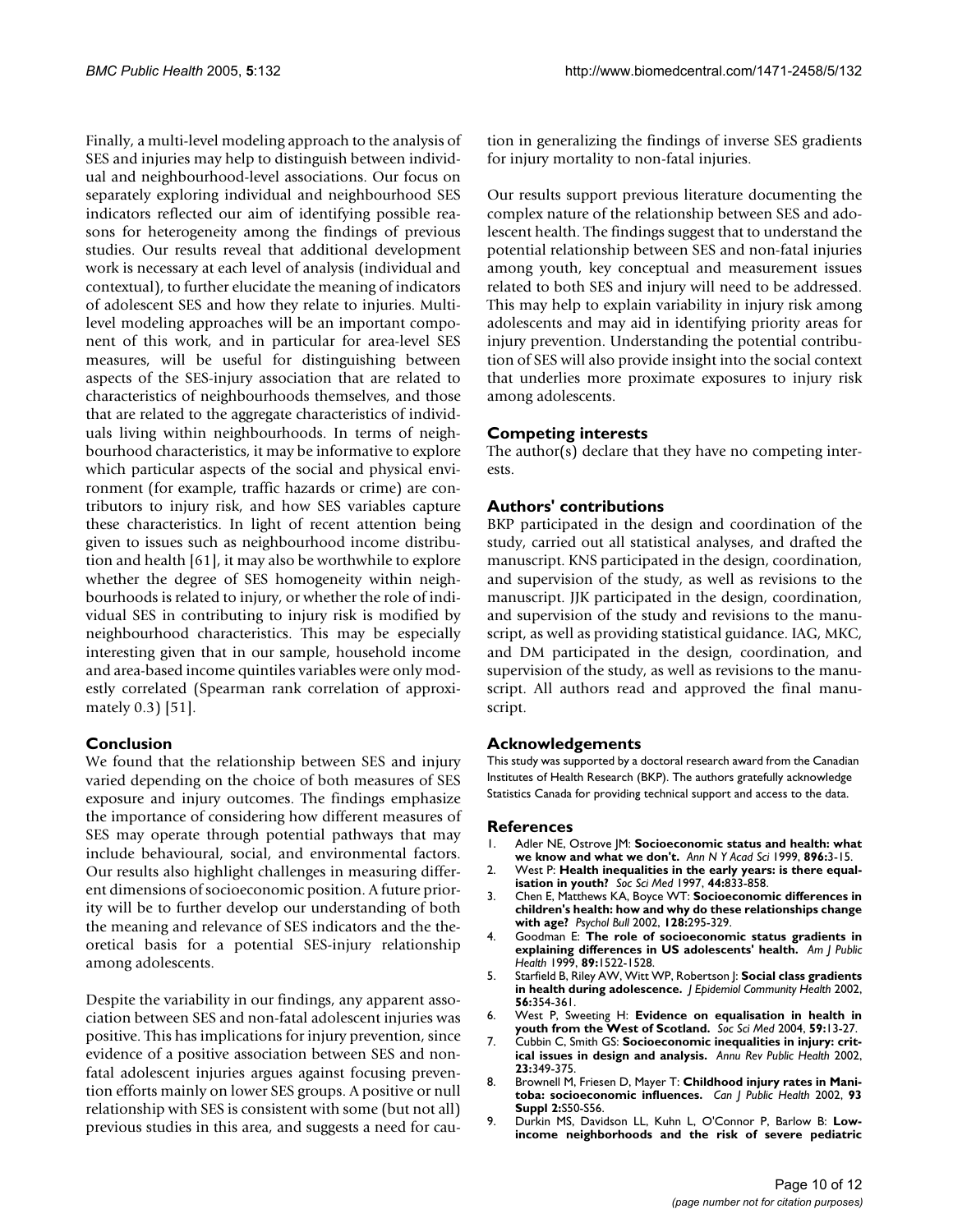**[injury: a small-area analysis in northern Manhattan.](http://www.ncbi.nlm.nih.gov/entrez/query.fcgi?cmd=Retrieve&db=PubMed&dopt=Abstract&list_uids=8154561)** *Am J Public Health* 1994, **84:**587-592.

- 10. Engstrom K, Diderichsen F, Laflamme L: **[Socioeconomic differ](http://www.ncbi.nlm.nih.gov/entrez/query.fcgi?cmd=Retrieve&db=PubMed&dopt=Abstract&list_uids=12120833)ences in injury risks in childhood and adolescence: a nation[wide study of intentional and unintentional injuries in Swe](http://www.ncbi.nlm.nih.gov/entrez/query.fcgi?cmd=Retrieve&db=PubMed&dopt=Abstract&list_uids=12120833)[den.](http://www.ncbi.nlm.nih.gov/entrez/query.fcgi?cmd=Retrieve&db=PubMed&dopt=Abstract&list_uids=12120833)** *Inj Prev* 2002, **8:**137-142.
- 11. Faelker T, Pickett W, Brison RJ: **[Socioeconomic differences in](http://www.ncbi.nlm.nih.gov/entrez/query.fcgi?cmd=Retrieve&db=PubMed&dopt=Abstract&list_uids=11003186) [childhood injury: a population based epidemiologic study in](http://www.ncbi.nlm.nih.gov/entrez/query.fcgi?cmd=Retrieve&db=PubMed&dopt=Abstract&list_uids=11003186) [Ontario, Canada.](http://www.ncbi.nlm.nih.gov/entrez/query.fcgi?cmd=Retrieve&db=PubMed&dopt=Abstract&list_uids=11003186)** *Inj Prev* 2000, **6:**203-208.
- 12. Hippisley-Cox J, Groom L, Kendrick D, Coupland C, Webber E, Savelyich B: **[Cross sectional survey of socioeconomic variations in](http://www.ncbi.nlm.nih.gov/entrez/query.fcgi?cmd=Retrieve&db=PubMed&dopt=Abstract&list_uids=12003886) [severity and mechanism of childhood injuries in Trent 1992-](http://www.ncbi.nlm.nih.gov/entrez/query.fcgi?cmd=Retrieve&db=PubMed&dopt=Abstract&list_uids=12003886) [7.](http://www.ncbi.nlm.nih.gov/entrez/query.fcgi?cmd=Retrieve&db=PubMed&dopt=Abstract&list_uids=12003886)** *BMJ* 2002, **324:**1132.
- 13. Jolly DL, Moller JN, Volkmer RE: **[The socio-economic context of](http://www.ncbi.nlm.nih.gov/entrez/query.fcgi?cmd=Retrieve&db=PubMed&dopt=Abstract&list_uids=8286160) [child injury in Australia.](http://www.ncbi.nlm.nih.gov/entrez/query.fcgi?cmd=Retrieve&db=PubMed&dopt=Abstract&list_uids=8286160)** *J Paediatr Child Health* 1993, **29:**438-444.
- 14. Laing GJ, Logan S: **[Patterns of unintentional injury in childhood](http://www.ncbi.nlm.nih.gov/entrez/query.fcgi?cmd=Retrieve&db=PubMed&dopt=Abstract&list_uids=10637521) [and their relation to socio-economic factors.](http://www.ncbi.nlm.nih.gov/entrez/query.fcgi?cmd=Retrieve&db=PubMed&dopt=Abstract&list_uids=10637521)** *Public Health* 1999, **113:**291-294.
- 15. Lyons RA, Jones SJ, Deacon T, Heaven M: **[Socioeconomic varia](http://www.ncbi.nlm.nih.gov/entrez/query.fcgi?cmd=Retrieve&db=PubMed&dopt=Abstract&list_uids=12642556)[tion in injury in children and older people: a population based](http://www.ncbi.nlm.nih.gov/entrez/query.fcgi?cmd=Retrieve&db=PubMed&dopt=Abstract&list_uids=12642556) [study.](http://www.ncbi.nlm.nih.gov/entrez/query.fcgi?cmd=Retrieve&db=PubMed&dopt=Abstract&list_uids=12642556)** *Inj Prev* 2003, **9:**33-37.
- 16. Marcin JP, Schembri MS, He J, Romano PS: **[A population-based](http://www.ncbi.nlm.nih.gov/entrez/query.fcgi?cmd=Retrieve&db=PubMed&dopt=Abstract&list_uids=12604496) analysis of socioeconomic status and insurance status and [their relationship with pediatric trauma hospitalization and](http://www.ncbi.nlm.nih.gov/entrez/query.fcgi?cmd=Retrieve&db=PubMed&dopt=Abstract&list_uids=12604496) [mortality rates.](http://www.ncbi.nlm.nih.gov/entrez/query.fcgi?cmd=Retrieve&db=PubMed&dopt=Abstract&list_uids=12604496)** *Am J Public Health* 2003, **93:**461-466.
- 17. Roberts I, Marshall R, Norton R, Borman B: **[An area analysis of](http://www.ncbi.nlm.nih.gov/entrez/query.fcgi?cmd=Retrieve&db=PubMed&dopt=Abstract&list_uids=1466939) [child injury morbidity in Auckland.](http://www.ncbi.nlm.nih.gov/entrez/query.fcgi?cmd=Retrieve&db=PubMed&dopt=Abstract&list_uids=1466939)** *J Paediatr Child Health* 1992, **28:**438-441.
- 18. Anderson R, Dearwater SR, Olsen T, Aaron DJ, Kriska AM, LaPorte RE: **[The role of socioeconomic status and injury morbidity](http://www.ncbi.nlm.nih.gov/entrez/query.fcgi?cmd=Retrieve&db=PubMed&dopt=Abstract&list_uids=8130854) [risk in adolescents.](http://www.ncbi.nlm.nih.gov/entrez/query.fcgi?cmd=Retrieve&db=PubMed&dopt=Abstract&list_uids=8130854)** *Arch Pediatr Adolesc Med* 1994, **148:**245-249.
- 19. Cobb BK, Cairns BD, Miles MS, Cairns RB: **[A longitudinal study of](http://www.ncbi.nlm.nih.gov/entrez/query.fcgi?cmd=Retrieve&db=PubMed&dopt=Abstract&list_uids=8924445) [the role of sociodemographic factors and childhood aggres](http://www.ncbi.nlm.nih.gov/entrez/query.fcgi?cmd=Retrieve&db=PubMed&dopt=Abstract&list_uids=8924445)[sion on adolescent injury and "close calls".](http://www.ncbi.nlm.nih.gov/entrez/query.fcgi?cmd=Retrieve&db=PubMed&dopt=Abstract&list_uids=8924445)** *J Adolesc Health* 1995, **17:**381-388.
- 20. Lalloo R, Sheiham A: **[Risk factors for childhood major and](http://www.ncbi.nlm.nih.gov/entrez/query.fcgi?cmd=Retrieve&db=PubMed&dopt=Abstract&list_uids=12667777) [minor head and other injuries in a nationally representative](http://www.ncbi.nlm.nih.gov/entrez/query.fcgi?cmd=Retrieve&db=PubMed&dopt=Abstract&list_uids=12667777) [sample.](http://www.ncbi.nlm.nih.gov/entrez/query.fcgi?cmd=Retrieve&db=PubMed&dopt=Abstract&list_uids=12667777)** *Injury* 2003, **34:**261-266.
- 21. Lyons RA, Lo SV, Heaven M, Littlepage BN: **[Injury surveillance in](http://www.ncbi.nlm.nih.gov/entrez/query.fcgi?cmd=Retrieve&db=PubMed&dopt=Abstract&list_uids=9346021) [children--usefulness of a centralised database of accident and](http://www.ncbi.nlm.nih.gov/entrez/query.fcgi?cmd=Retrieve&db=PubMed&dopt=Abstract&list_uids=9346021) [emergency attendances.](http://www.ncbi.nlm.nih.gov/entrez/query.fcgi?cmd=Retrieve&db=PubMed&dopt=Abstract&list_uids=9346021)** *Inj Prev* 1995, **1:**173-176.
- 22. Pickett W, Garner MJ, Boyce WF, King MA: **[Gradients in risk for](http://www.ncbi.nlm.nih.gov/entrez/query.fcgi?cmd=Retrieve&db=PubMed&dopt=Abstract&list_uids=12220089) [youth injury associated with multiple-risk behaviours: a](http://www.ncbi.nlm.nih.gov/entrez/query.fcgi?cmd=Retrieve&db=PubMed&dopt=Abstract&list_uids=12220089) [study of 11,329 Canadian adolescents.](http://www.ncbi.nlm.nih.gov/entrez/query.fcgi?cmd=Retrieve&db=PubMed&dopt=Abstract&list_uids=12220089)** *Soc Sci Med* 2002, **55:**1055-1068.
- Scheidt PC, Harel Y, Trumble AC, Jones DH, Overpeck MD, Bijur PE: **[The epidemiology of nonfatal injuries among US children](http://www.ncbi.nlm.nih.gov/entrez/query.fcgi?cmd=Retrieve&db=PubMed&dopt=Abstract&list_uids=7604916) [and youth.](http://www.ncbi.nlm.nih.gov/entrez/query.fcgi?cmd=Retrieve&db=PubMed&dopt=Abstract&list_uids=7604916)** *Am J Public Health* 1995, **85:**932-938.
- 24. Williams JM, Currie CE, Wright P, Elton RA, Beattie TF: **[Socioeco](http://www.ncbi.nlm.nih.gov/entrez/query.fcgi?cmd=Retrieve&db=PubMed&dopt=Abstract&list_uids=9194249)[nomic status and adolescent injuries.](http://www.ncbi.nlm.nih.gov/entrez/query.fcgi?cmd=Retrieve&db=PubMed&dopt=Abstract&list_uids=9194249)** *Soc Sci Med* 1997, **44:**1881-1891.
- 25. Ni H, Barnes P, Hardy AM: **[Recreational injury and its relation](http://www.ncbi.nlm.nih.gov/entrez/query.fcgi?cmd=Retrieve&db=PubMed&dopt=Abstract&list_uids=11928978) [to socioeconomic status among school aged children in the](http://www.ncbi.nlm.nih.gov/entrez/query.fcgi?cmd=Retrieve&db=PubMed&dopt=Abstract&list_uids=11928978) [US.](http://www.ncbi.nlm.nih.gov/entrez/query.fcgi?cmd=Retrieve&db=PubMed&dopt=Abstract&list_uids=11928978)** *Inj Prev* 2002, **8:**60-65.
- Engstrom K, Laflamme L: Socio-economic differences in inten**tional injuries: a national study of Swedish male and female adolescents.** *Acta Paediatr Scand* 2002, **106:**26-29.
- 27. Engstrom K, Diderichsen F, Laflamme L: **[Parental social determi](http://www.ncbi.nlm.nih.gov/entrez/query.fcgi?cmd=Retrieve&db=PubMed&dopt=Abstract&list_uids=15054018)[nants of risk for intentional injury: a cross-sectional study of](http://www.ncbi.nlm.nih.gov/entrez/query.fcgi?cmd=Retrieve&db=PubMed&dopt=Abstract&list_uids=15054018) [Swedish adolescents.](http://www.ncbi.nlm.nih.gov/entrez/query.fcgi?cmd=Retrieve&db=PubMed&dopt=Abstract&list_uids=15054018)** *Am J Public Health* 2004, **94:**640-645.
- 28. Kohen DE, Soubhi H, Raina P: **[Maternal reports of child injuries](http://www.ncbi.nlm.nih.gov/entrez/query.fcgi?cmd=Retrieve&db=PubMed&dopt=Abstract&list_uids=11003190) [in Canada: trends and patterns by age and gender.](http://www.ncbi.nlm.nih.gov/entrez/query.fcgi?cmd=Retrieve&db=PubMed&dopt=Abstract&list_uids=11003190)** *Inj Prev* 2000, **6:**223-228.
- 29. MacKay M, Reid DC, Moher D, Klassen T: *Systematic Review of the Relationship Between Childhood Injury and Socio-economic Status* Ottawa, ON, Minister of Public Works and Government Services Canada; 1999.
- 30. O'Campo P, Rao RP, Gielen AC, Royalty W, Wilson M: **[Injury-pro](http://www.ncbi.nlm.nih.gov/entrez/query.fcgi?cmd=Retrieve&db=PubMed&dopt=Abstract&list_uids=10741841)[ducing events among children in low-income communities:](http://www.ncbi.nlm.nih.gov/entrez/query.fcgi?cmd=Retrieve&db=PubMed&dopt=Abstract&list_uids=10741841) [the role of community characteristics.](http://www.ncbi.nlm.nih.gov/entrez/query.fcgi?cmd=Retrieve&db=PubMed&dopt=Abstract&list_uids=10741841)** *J Urban Health* 2000, **77:**34-49.
- 31. Krieger N, Williams DR, Moss NE: **[Measuring social class in US](http://www.ncbi.nlm.nih.gov/entrez/query.fcgi?cmd=Retrieve&db=PubMed&dopt=Abstract&list_uids=9143723) [public health research: concepts, methodologies, and guide](http://www.ncbi.nlm.nih.gov/entrez/query.fcgi?cmd=Retrieve&db=PubMed&dopt=Abstract&list_uids=9143723)[lines.](http://www.ncbi.nlm.nih.gov/entrez/query.fcgi?cmd=Retrieve&db=PubMed&dopt=Abstract&list_uids=9143723)** *Annu Rev Public Health* 1997, **18:**341-378.
- 32. Liberatos P, Link BG, Kelsey JL: **[The measurement of social class](http://www.ncbi.nlm.nih.gov/entrez/query.fcgi?cmd=Retrieve&db=PubMed&dopt=Abstract&list_uids=3066632) [in epidemiology.](http://www.ncbi.nlm.nih.gov/entrez/query.fcgi?cmd=Retrieve&db=PubMed&dopt=Abstract&list_uids=3066632)** *Epidemiol Rev* 1988, **10:**87-121.
- 33. Lynch J, Kaplan G: **Socioeconomic position.** In *Social epidemiology* Edited by: Berkman LF and Kawachi I. New York, Oxford University Press; 2000:13-35.
- 34. Bradley RH, Corwyn RF: **[Socioeconomic status and child devel](http://www.ncbi.nlm.nih.gov/entrez/query.fcgi?cmd=Retrieve&db=PubMed&dopt=Abstract&list_uids=11752490)[opment.](http://www.ncbi.nlm.nih.gov/entrez/query.fcgi?cmd=Retrieve&db=PubMed&dopt=Abstract&list_uids=11752490)** *Annu Rev Psychol* 2002, **53:**371-399.
- 35. Coleman JS: **Social Capital in the Creation of Human-Capital.** *American Journal of Sociology* 1988, **94:**S95-S120.
- 36. Oakes JM, Rossi PH: **[The measurement of SES in health](http://www.ncbi.nlm.nih.gov/entrez/query.fcgi?cmd=Retrieve&db=PubMed&dopt=Abstract&list_uids=12560010) [research: current practice and steps toward a new approach.](http://www.ncbi.nlm.nih.gov/entrez/query.fcgi?cmd=Retrieve&db=PubMed&dopt=Abstract&list_uids=12560010)** *Soc Sci Med* 2003, **56:**769-784.
- 37. Rose D, Pevalin DJ: *The National Statistics Socio-economic Classification: unifying official and sociological approaches to the conceptualisation and measurement of social class* Colchester, University of Essex; 2001.
- 38. Goodman E, Adler NE, Kawachi I, Frazier AL, Huang B, Colditz GA: **[Adolescents' perceptions of social status: development and](http://www.ncbi.nlm.nih.gov/entrez/query.fcgi?cmd=Retrieve&db=PubMed&dopt=Abstract&list_uids=11483841) [evaluation of a new indicator.](http://www.ncbi.nlm.nih.gov/entrez/query.fcgi?cmd=Retrieve&db=PubMed&dopt=Abstract&list_uids=11483841)** *Pediatrics* 2001, **108:**E31.
- 39. Statistics Canada: **National population health survey 1996- 1997. Public use microdata documentation.** Ottawa, ON, Statistics Canada; 1998.
- 40. Shields M: **[Proxy reporting in the National Population Health](http://www.ncbi.nlm.nih.gov/entrez/query.fcgi?cmd=Retrieve&db=PubMed&dopt=Abstract&list_uids=11565112) [Survey.](http://www.ncbi.nlm.nih.gov/entrez/query.fcgi?cmd=Retrieve&db=PubMed&dopt=Abstract&list_uids=11565112)** *Health Rep* 2000, **12:**21-39.
- 41. Wilkins R: *PCCF+ version 3j. User's guide.* Ottawa, Statistics Canada. Catalogue no. 82F0086-XDB; 2002.
- 42. Statistics Canada: *1996 Census Dictionary. Final Edition* Ottawa, ON. Cat. No. 92-351-U1E, Statistics Canada; 1999.
- 43. Blishen BR, Carroll WK, Moore C: **The 1981 socioeconomic index for occupations in Canada.** *Can Rev Sociol Anthropol* 1987, **24:**465-488.
- 44. Korn EL, Graubard BI: *Analysis of health surveys* New York, John Wiley & Sons; 1999.
- 45. Rust KF, Rao JN: **[Variance estimation for complex surveys](http://www.ncbi.nlm.nih.gov/entrez/query.fcgi?cmd=Retrieve&db=PubMed&dopt=Abstract&list_uids=8931197) [using replication techniques.](http://www.ncbi.nlm.nih.gov/entrez/query.fcgi?cmd=Retrieve&db=PubMed&dopt=Abstract&list_uids=8931197)** *Stat Methods Med Res* 1996, **5:**283-310.
- 46. Macnab JJ, Koval JJ, Speechley KN, Campbell MK: **[Influential obser](http://www.ncbi.nlm.nih.gov/entrez/query.fcgi?cmd=Retrieve&db=PubMed&dopt=Abstract&list_uids=16117839)[vations in weighted analyses: examples from the National](http://www.ncbi.nlm.nih.gov/entrez/query.fcgi?cmd=Retrieve&db=PubMed&dopt=Abstract&list_uids=16117839) [Longitudinal Survey of Children and Youth \(NLSCY\).](http://www.ncbi.nlm.nih.gov/entrez/query.fcgi?cmd=Retrieve&db=PubMed&dopt=Abstract&list_uids=16117839)** *Chronic Dis Can* 2005, **26:**1-8.
- 47. Hosmer DW, Lemeshow S: *Applied logistic regression* 2nd edition. New York, John Wiley & Sons; 2000.
- 48. Pregibon D: **Logistic regression diagnostics.** *The Annals of Statistics* 1981, **9:**705-724.
- 49. Pickett W, Molcho M, Simpson K, Janssen I, Kuntsche E, Mazur J, Harel Y, Boyce WF: **[Cross national study of injury and social](http://www.ncbi.nlm.nih.gov/entrez/query.fcgi?cmd=Retrieve&db=PubMed&dopt=Abstract&list_uids=16081749) [determinants in adolescents.](http://www.ncbi.nlm.nih.gov/entrez/query.fcgi?cmd=Retrieve&db=PubMed&dopt=Abstract&list_uids=16081749)** *Inj Prev* 2005, **11:**213-218.
- 50. Potter BK, Manuel D, Speechley KN, Gutmanis IA, Campbell MK, Koval JJ: **[Is there value in using physician billing claims along](http://www.ncbi.nlm.nih.gov/entrez/query.fcgi?cmd=Retrieve&db=PubMed&dopt=Abstract&list_uids=15720709) with other administrative health care data to document the [burden of adolescent injury? An exploratory investigation](http://www.ncbi.nlm.nih.gov/entrez/query.fcgi?cmd=Retrieve&db=PubMed&dopt=Abstract&list_uids=15720709) [with comparison to self-reports in Ontario, Canada.](http://www.ncbi.nlm.nih.gov/entrez/query.fcgi?cmd=Retrieve&db=PubMed&dopt=Abstract&list_uids=15720709)** *BMC Health Serv Res* 2005, **5:**15.
- 51. Potter BK, Speechley KN, Gutmanis IA, Campbell MK, Koval JJ, Manuel D: **[A comparison of measures of socioeconomic status](http://www.ncbi.nlm.nih.gov/entrez/query.fcgi?cmd=Retrieve&db=PubMed&dopt=Abstract&list_uids=16251014) [for adolescents in a Canadian national health survey.](http://www.ncbi.nlm.nih.gov/entrez/query.fcgi?cmd=Retrieve&db=PubMed&dopt=Abstract&list_uids=16251014)** *Chronic Dis Can* 2005, **26:**80-89.
- Lien N, Friestad C, Klepp Kl: [Adolescents' proxy reports of par](http://www.ncbi.nlm.nih.gov/entrez/query.fcgi?cmd=Retrieve&db=PubMed&dopt=Abstract&list_uids=11553657)**[ents' socioeconomic status: How valid are they?](http://www.ncbi.nlm.nih.gov/entrez/query.fcgi?cmd=Retrieve&db=PubMed&dopt=Abstract&list_uids=11553657)** *J Epidemiol Community Health* 2001, **55:**731-737.
- 53. Geronimus AT, Bound J: **[Use of census-based aggregate varia](http://www.ncbi.nlm.nih.gov/entrez/query.fcgi?cmd=Retrieve&db=PubMed&dopt=Abstract&list_uids=9737560)[bles to proxy for socioeconomic group: evidence from](http://www.ncbi.nlm.nih.gov/entrez/query.fcgi?cmd=Retrieve&db=PubMed&dopt=Abstract&list_uids=9737560) [national samples.](http://www.ncbi.nlm.nih.gov/entrez/query.fcgi?cmd=Retrieve&db=PubMed&dopt=Abstract&list_uids=9737560)** *Am J Epidemiol* 1998, **148:**475-486.
- 54. Riley AW, Harris SK, Ensminger ME, Ryan S, Alexander C, Green B, Starfield B: **[Behavior and injury in urban and rural adolescents.](http://www.ncbi.nlm.nih.gov/entrez/query.fcgi?cmd=Retrieve&db=PubMed&dopt=Abstract&list_uids=9346106)** *Inj Prev* 1996, **2:**266-273.
- 55. Williams JM, Wright P, Currie CE, Beattie TF: **[Sports related inju](http://www.ncbi.nlm.nih.gov/entrez/query.fcgi?cmd=Retrieve&db=PubMed&dopt=Abstract&list_uids=9865398)[ries in Scottish adolescents aged 11-15.](http://www.ncbi.nlm.nih.gov/entrez/query.fcgi?cmd=Retrieve&db=PubMed&dopt=Abstract&list_uids=9865398)** *Br J Sports Med* 1998, **32:**291-296.
- 56. Gordon-Larsen P, McMurray RG, Popkin BM: **[Determinants of](http://www.ncbi.nlm.nih.gov/entrez/query.fcgi?cmd=Retrieve&db=PubMed&dopt=Abstract&list_uids=10835096) [adolescent physical activity and inactivity patterns.](http://www.ncbi.nlm.nih.gov/entrez/query.fcgi?cmd=Retrieve&db=PubMed&dopt=Abstract&list_uids=10835096)** *Pediatrics* 2000, **105:**E83.
- 57. Tuinstra J, Groothoff JW, van den Heuvel WJ, Post D: **[Socio-eco](http://www.ncbi.nlm.nih.gov/entrez/query.fcgi?cmd=Retrieve&db=PubMed&dopt=Abstract&list_uids=9683380)[nomic differences in health risk behavior in adolescence: do](http://www.ncbi.nlm.nih.gov/entrez/query.fcgi?cmd=Retrieve&db=PubMed&dopt=Abstract&list_uids=9683380) [they exist?](http://www.ncbi.nlm.nih.gov/entrez/query.fcgi?cmd=Retrieve&db=PubMed&dopt=Abstract&list_uids=9683380)** *Soc Sci Med* 1998, **47:**67-74.
- Harel Y, Overpeck MD, Jones DH, Scheidt PC, Bijur PE, Trumble AC, Anderson J: **[The effects of recall on estimating annual nonfatal](http://www.ncbi.nlm.nih.gov/entrez/query.fcgi?cmd=Retrieve&db=PubMed&dopt=Abstract&list_uids=8154563) [injury rates for children and adolescents.](http://www.ncbi.nlm.nih.gov/entrez/query.fcgi?cmd=Retrieve&db=PubMed&dopt=Abstract&list_uids=8154563)** *Am J Public Health* 1994, **84:**599-605.